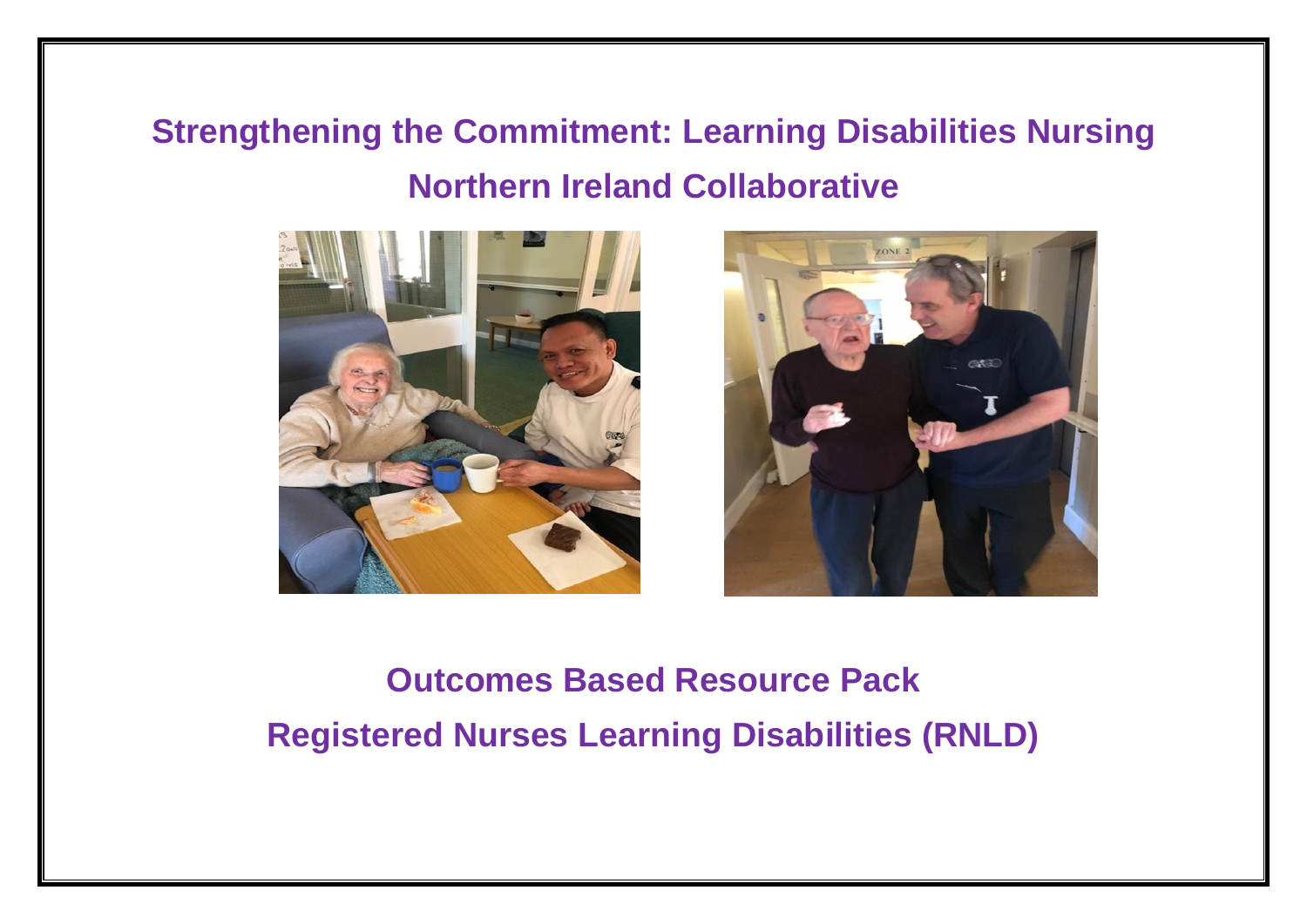*The NI Collaborative would like to acknowledge representatives from the following organisations who were critical in collating the information and resources contained in this document including:*

- *Health and Social Care Trusts (HSCT )*
- *Northern Ireland Academic Education Institutions (AEIs)*
- *Independent Sector*
- *Royal College of Nursing (RCN)*
- *The Regulation and Quality Improvement Authority (RQIA)*
- *Clinical Education Centre (CEC)*
- *Public Health Agency (PHA)*
- *Northern Ireland Practice and Education Council for Nursing and Midwifery (NIPEC)*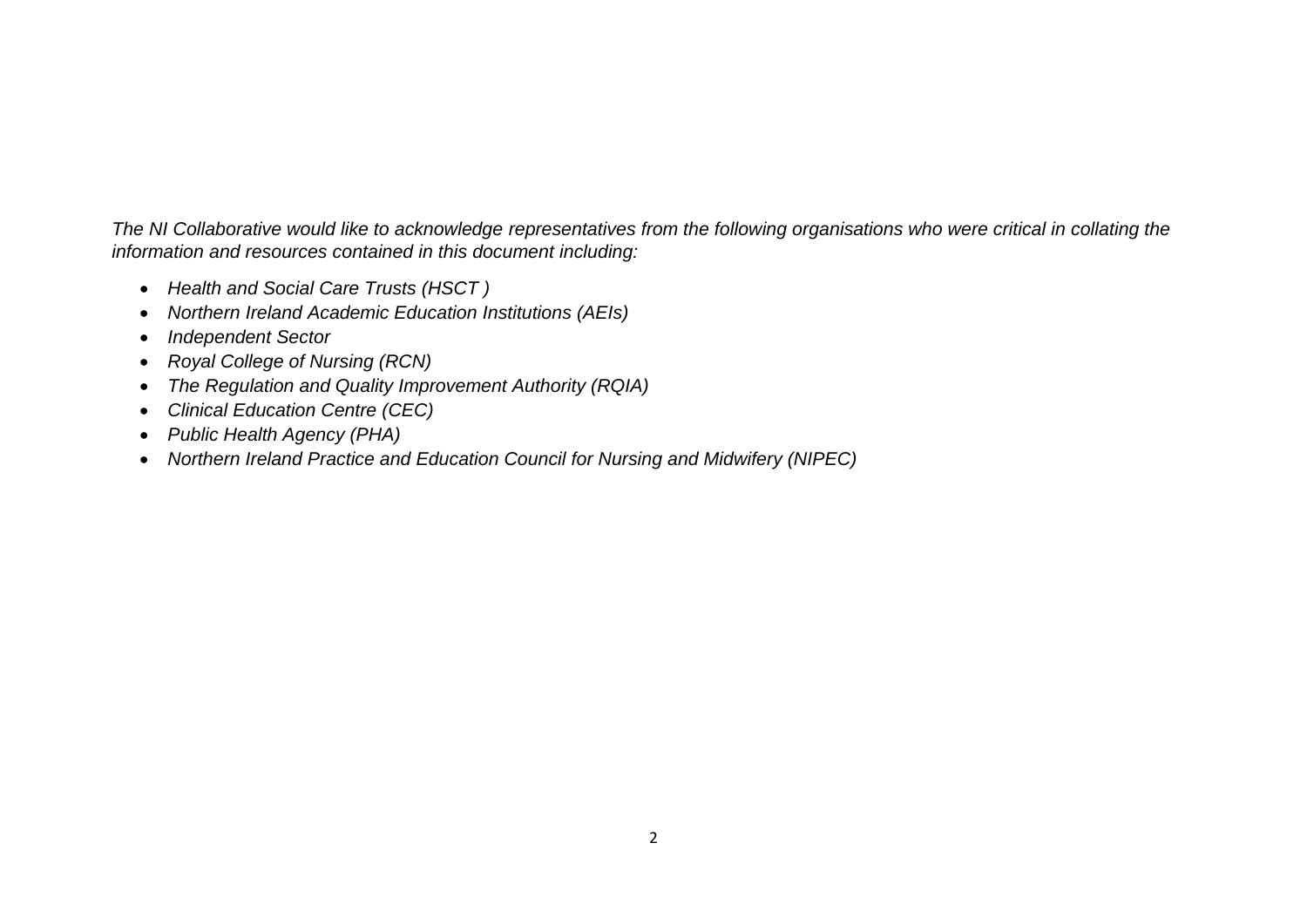### **Introduction**

The purpose of this document is to bring together a range of evidence based outcome based resources tools which could be utilised by RNLDs to help demonstrate the impact of their contribution in providing safe effective person centred care for people with learning disabilities. Diagnostic tools have not been included within this document.

The outcome based resources included have been obtained from a range of sources including, RNLDs from five HSC Trusts working with people with learning disabilities across the life span and tools referenced in NICE Guidance. This document provides the name, a brief overview of the tools, and where to find out further information via web links (all web pages were accessed on the 6<sup>th</sup> January 2019) or where the tools are being used in practice. The names of the HSCT who reported using each resource is noted, it was not practicable to provide the names of individual staff members from each HSCT, so it was agreed that the HSCTs will be noted. You will be able to obtain more information from your colleagues in the HSCT Learning Disability services, about how they use the resource. Where the name of a service is not provided, information has been provided on the outcome based resource as these could be potentially useful resources to RNLDs.

For ease of access the tools and resources are presented in two sections, Section 1 relates to outcomes measurement tools used in Children's services and Section 2 relates to outcomes measurement tools used in Adult services – some tools are used in both Children and Adult and are referenced in both sections. In addition, some of the tools listed in the each section may be of use for either children or adults depending on their abilities and needs, so RNLDs are advised to read both sections of the document.

Professor Owen Barr Music Communication of the McEneaney Music Eileen McEneaney

Professor of Nursing and Intellectual Disabilities Executive Director of Nursing, NHSCT, Co-Chair NI Collaborative

Ulster University, Co-chair NI Collaborative

JIRA BAR

**Signature** 

 $\overline{a}$ 

| Signature |  |
|-----------|--|
|           |  |
|           |  |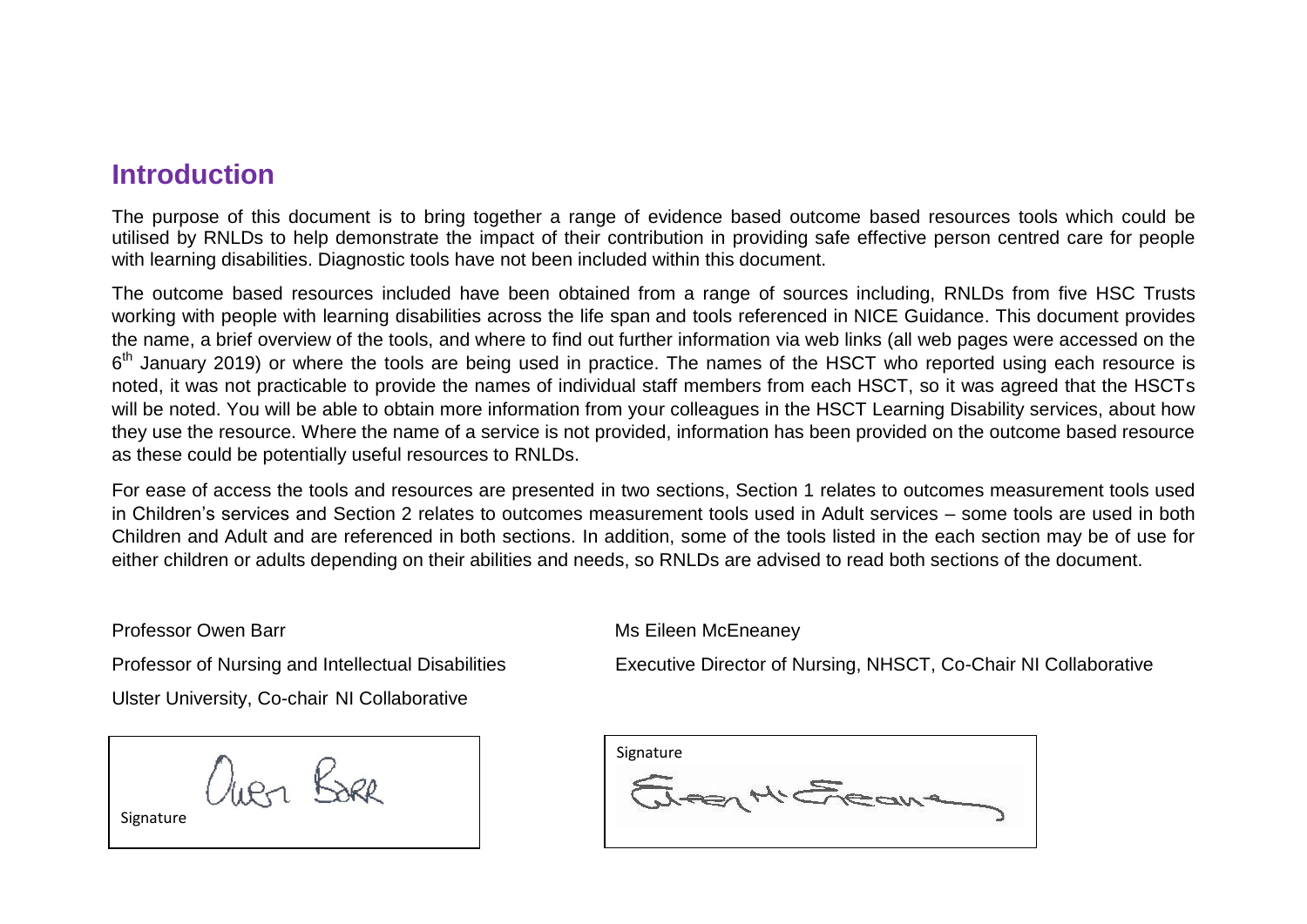### **Background**

As Registered Nurses for people with learning disabilities it is expected that nursing care is based on a person-centred assessment which captures the individual's strengths and abilities, whilst identifying and recognising the particular needs which can be addressed through specific nursing interventions. In collaboration with the person with learning disabilities, their needs should be prioritised and a plan of care agreed - based on the best available evidence. It is acknowledged that RNLDs work as part of interdisciplinary teams to provide the best care and to support the abilities and meet the needs of people, in such situations nursing care plans forms part of the overall interdisciplinary approach to care, but are still clearly identifiable as a nursing document providing the prescription of nursing interventions.

Furthermore, Registered Nurses need to evaluate the outcomes of the care they provide and to be able to demonstrate the positive effect it is having on the person's health. Registered Nurses must also quickly recognise any detrimental impact of the care provided and adapt their nursing care plan and interventions to improve a person's health and well-being and prevent any harm. Therefore, Registered Nurses need to have in place approaches and tools to monitor the effectiveness of the care they deliver and establish the outcome of care provided is having on the person receiving nursing care.

This Outcomes Based Resources document provides information on a number of resources and tools available to Registered Nurses to help demonstrate the impact of the care they provide, either as an individual or alongside colleagues within an interdisciplinary team. The Regional Collaborative (for the NI Action Plan: Strengthening the Commitment for Learning Disability Nursing) has gathered the information on these tools together from among the members of the Collaborative and is sharing this information to assist RNLDs to potentially demonstrate the impact of their role in working with people who have learning disabilities. Most RNLDs work in interdisciplinary teams and collaboration with their colleagues is a core requirement of the professional practice of nurses. It is still important to be able to identify and clearly articulate information about the contribution RNLD to the successful achievement of person centred outcomes through the steps of assessing, planning, implementing and evaluating nursing interventions. It also crucial RNLDs contribute to any wider quality audits within their services including e.g. Key Performance Indicators.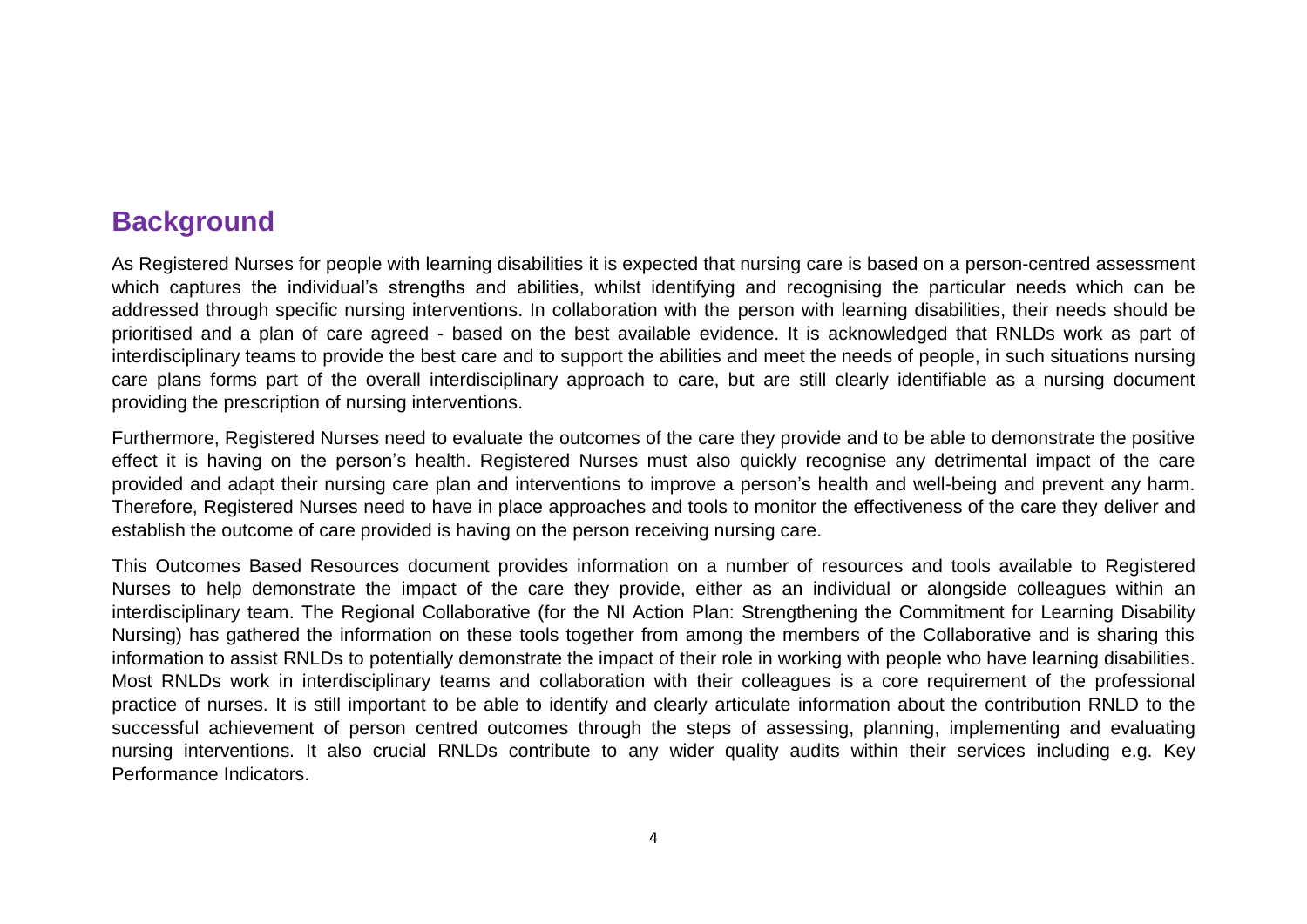Clear information to support the successful achievement of agreed objectives can be used to highlight the contribution of RNLDs to the lives of people with learning disabilities. Equally, lessons learnt from situations were limited progress occurred can also provide important learning. Nurses should take opportunities to share these insights with colleagues (maintaining anonymity of the person using nursing services). In particular, sharing information relating to how it was possible to clearly demonstrate evidence of progress, or the need for review of objectives and the steps to achieve these, is vitally important to the delivery of safe effective care.

### **The importance of a baseline assessment and clear objectives**

The necessary first step required in order to evaluate and evidence how a person's health and well-being has improved it is important to have an accurate baseline from which to demonstrate any progress and outcomes achieved. Therefore, the first step in demonstrating the impact of nursing intervention is to undertake a person centred nursing assessment of the abilities and needs of the person with learning disabilities and record this baseline information. The information gathered should be relevant to the decision to provide a particular nursing intervention and is often influenced by the setting in which the person is being cared for. It is accepted that at times direct nursing intervention needs to commence promptly, for example in safeguarding related situations, in such situations, it is still important that baseline information is gathered, although it may be limited and delayed slightly until any initial emergency situation is addressed.

Once a baseline has been established, the RNLD, in collaboration with the person with learning disabilities, family and other carers, (where appropriate and with the agreement of the person with learning disabilities) should set clear person centred objectives in relation to what the planned nursing intervention intends to achieve, for example an increase in physical activity, the development of a new skill, a reduction in pain, or an increase in opportunities to use local community facilities. These objectives should be written in the nursing care plan and start with the person's name, a clear statement of the outcome they will achieve (or change in physical or mental health), the support they will be provided with to do so, and the criteria for success, including a very specific timeframe. Objectives are steps towards a longer term goal, and should be monitored at least on a monthly basis, or more frequently.

The following are exemplars:-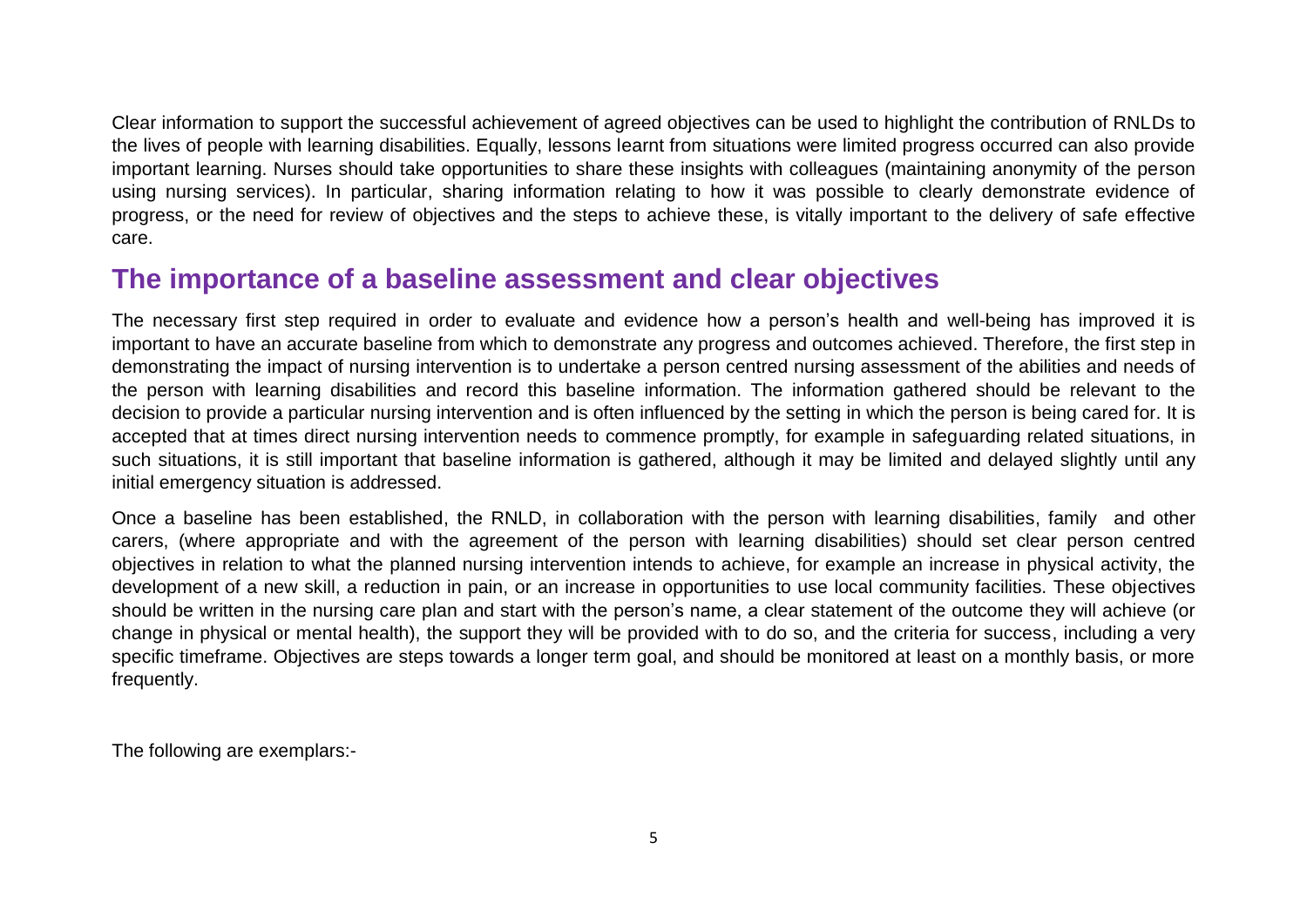'*Paul will take all his prescribed medication from a pre-packed dispenser, independently and without errors for seven consecutive days'* 

*'Mary will be able to attend her daytime activities four days a week with the support of one carer for four weeks'.* 

When supporting a person with behaviours that present a challenge to carers and/or professionals, the aim of the nursing intervention should be identified as an increase in the activities the person will be able to do or achieve, rather than solely a reduction in a behaviour that family and other carers find challenging. Without accurately establishing an agreed baseline it will not be possible to demonstrate any conclusive change in a person's health and well-being. This will result in nursing documentation being little more than a record of the activities undertaken, but with no way of establishing any indication of effectiveness of the nursing interventions or outcomes achieved.

#### **On-going 'data' collection and decision making**

Once nursing objectives have been agreed with the person using services (and family and other carers where relevant), nurses should collect information which can be used as 'data' to demonstrate progress towards the achievement of the objective or to identify if no progress is being made. The type, amount and frequency of the information collected will be influenced by the nature of the objectives in the nursing care plan. This information should keep a focus on evidence of progress (or lack of progress) towards the agreed objective (outcome based information), rather than the information gathered being largely focused on the nursing activities undertaken (process based information). The information gathered may be a combination of quantitative and qualitative evidence, including quantitative information about increased functioning, successful achievement of skills, time spent in desired activities. It may also include self-reports from the person with learning disabilities (and family and other carers where relevant) about how they are feeling and areas in which they feel they are making progress. The frequency of information collection will also be influenced by the timeframe for the achievement of the agreed objectives in the nursing care plan and could range from daily information, weekly or at least monthly information. Information collected less frequently will not be sufficient to effectively monitor the impact of the specific nursing interventions being provided and may create a situation where there is an unacceptable risk of a delay in noting a deterioration in the health and well being of a person with learning disability.

The information collected should be reviewed to support the continuation of the nursing care plan and nursing intervention, if clear progress is being made. Alternatively, the evaluation of the information collected may indicate the need for the revision of the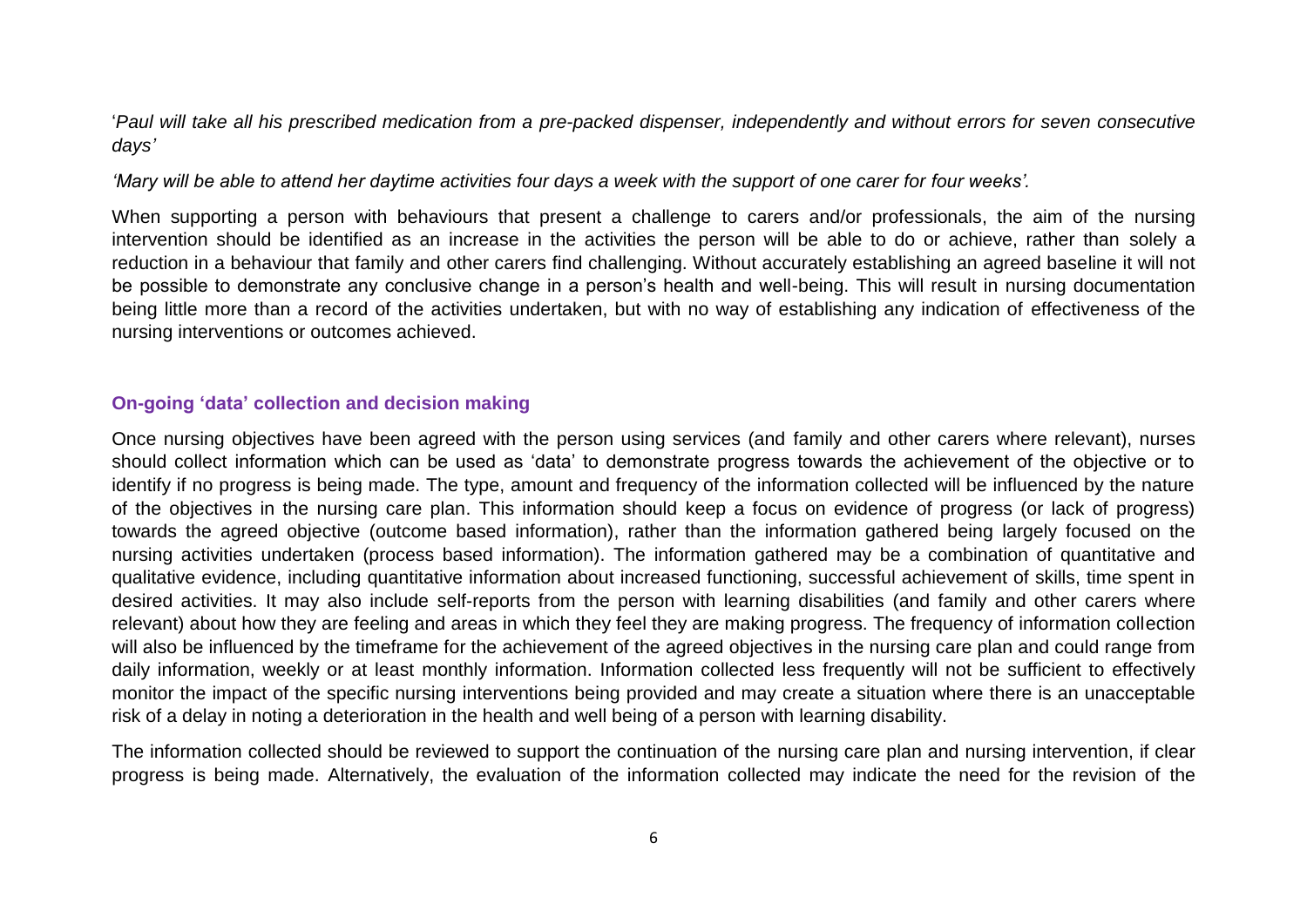nursing care plan and nursing intervention, if the objective has been achieved or progress is limited and therefore the steps towards the overall objective need separated into more achievable steps.

### **Selecting an approach – key points to consider**

In this document there are a range of evidence based outcomes based resources to aid robust decision making about appropriate interventions to achieve agreed goals and assist in the evaluation of nursing interventions. The selection and use of these outcome based resources should be dependent on identified abilities and needs of the person with learning disabilities and informed by the RNLDs professional and clinical judgement. The use of the outcomes based resources included in this document should help provide clear evidence of the impact of the contribution of the RNLD in providing safe effective person centred care for people with learning disabilities.

When making a professional nursing decision about which outcome based resource to use with a specific person with learning disabilities, the RNLD should consider the points below:

- Relevance what is the purpose of using the outcome measure and what is it you are trying to gather information on?
- Timing is the outcome resource appropriate to use with the person with learning disabilities at this time?
- How will you explain the use of this outcome resources to the person with learning disabilities, (family and carers, where relevant)?
- Is there an easy read version available to assist the understanding for the person with learning disabilities, family and carers.
- Does the outcome based resource need to be used in its entirety or is the resource designed to enable parts of it to be used separately? *These resources have been robustly developed for specific purposes and should not be altered in their use (apart from the need to use UK based language on occasions).*
- Many of these resources have free online resources that RNLDs can use update their knowledge and skills as part of their professional CPD responsibilities and obtain the necessary education to use the tool. For a small number of these tools, more formal education is mandated for the use of the tool. Is there an education / training issue related to use of the tool?
- Copyright and costs consider are there copyright implications and costs. Ensuring copyright laws are observed is the responsibility of the RNLD and Trust/Organisation using that particular tool.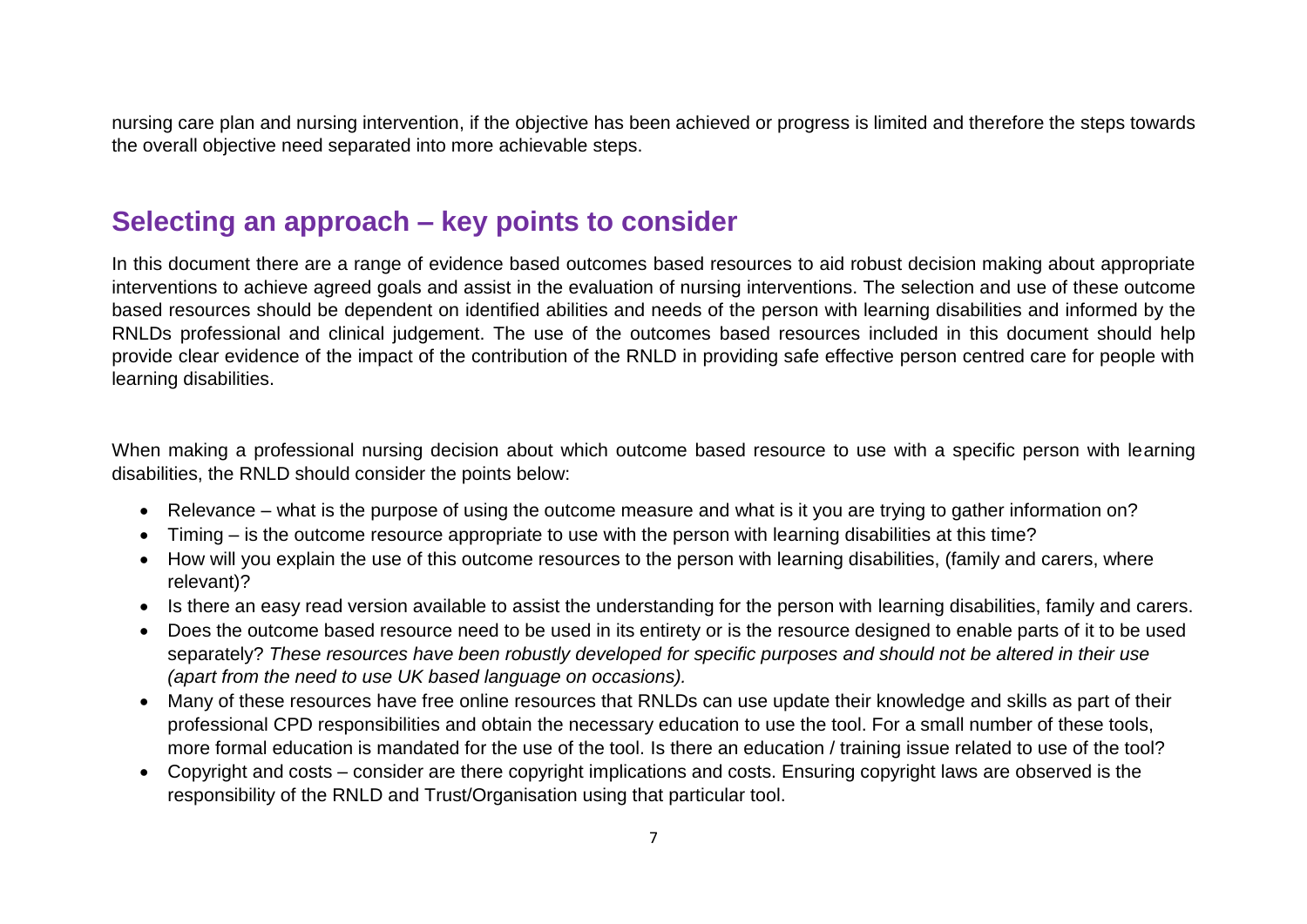### **Approaches / tools that could be used to demonstrate impact of RNLD interventions**

### **Section 1**

| <b>Outcomes based resources: - CHILDREN</b>                      |                                                                                                                                                                                                                                                                                                                                                                            |                                                                                                                               |                              |  |
|------------------------------------------------------------------|----------------------------------------------------------------------------------------------------------------------------------------------------------------------------------------------------------------------------------------------------------------------------------------------------------------------------------------------------------------------------|-------------------------------------------------------------------------------------------------------------------------------|------------------------------|--|
| <b>Name</b><br><b>Brief overview</b>                             |                                                                                                                                                                                                                                                                                                                                                                            | <b>Further information</b>                                                                                                    |                              |  |
| <b>The Aberrant</b><br><b>Behaviour</b><br><b>Checklist</b>      | The Aberrant Behaviour Checklist (ABC) is a symptom checklist<br>for assessing problem behaviours of children and adults with<br>developmental disabilities (intellectual disability, ASD, cerebral<br>palsy, epilepsy).                                                                                                                                                   | http://www.slossonnews.com/A<br><b>BC.html</b>                                                                                | <b>SHSCT</b><br><b>WHSCT</b> |  |
| <b>Adaptive</b><br><b>Behaviour Scale</b>                        | Adaptive Behaviour Scale is a survey interview conducted by<br>clinicians with parents/guardians and/or teachers to measure the<br>level of an individual's personal and social skills required for<br>everyday living.                                                                                                                                                    | https://images.pearsonclinical.<br>com/images/Assets/vineland-<br>3/Vineland-3Domain-<br>LevelTeacherFormSampleRep<br>ort.pdf |                              |  |
| <b>CAMHS SS-</b><br>measures<br>satisfaction with<br>the service | The CAMHS Satisfaction Scale (CAMHS SS) measures the<br>following seven dimensions of satisfaction with mental health<br>services:<br>(1) Overall satisfaction,<br>(2) Professionals' skills and Behavior<br>(3) Information,<br>(4) Accessibility of services,<br>(5) Effectiveness of treatment,<br>(6) Relatives' involvement, and<br>(7) Types of intervention offered | https://www.corc.uk.net/outco<br>me-experience-<br>measures/camhs-satisfaction-<br>scale/                                     | <b>BHSCT</b>                 |  |
| <b>CORE Outcome</b>                                              | <b>CORE Outcomes Measurement Tools CORE - OM</b>                                                                                                                                                                                                                                                                                                                           | http://www.coreims.co.uk/Abou                                                                                                 |                              |  |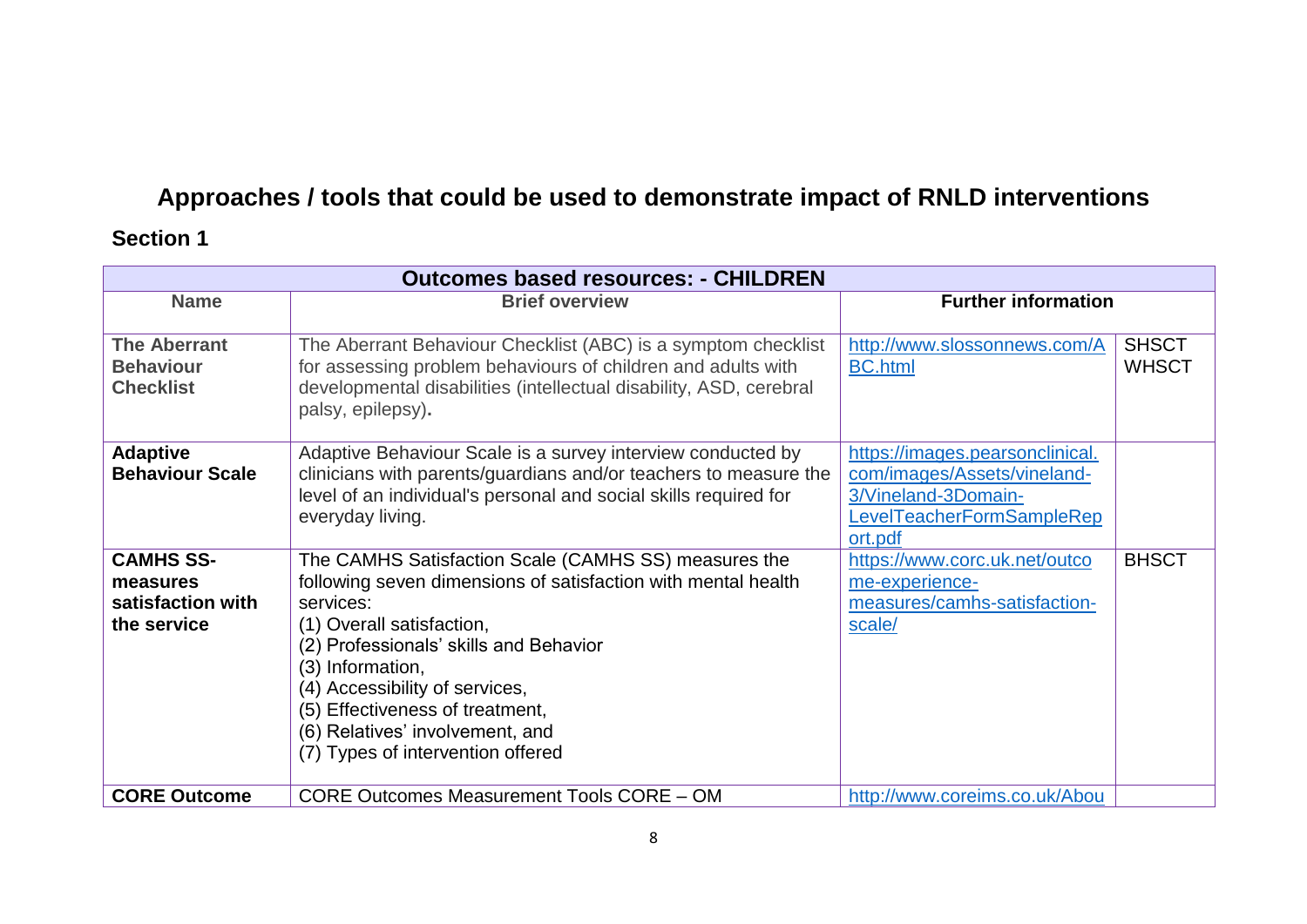| <b>Measure</b>                                                       | The CORE Outcome Measure ('Parent' measure)<br>The CORE-OM is a 34-item generic measure of psychological<br>distress, which is pan-theoretical (i.e., not associated with a<br>school of therapy), pan-diagnostic (i.e. not focused on a single<br>presenting problem) and draws upon the views of what<br>practitioners considered to be the most important generic<br>aspects of psychological wellbeing health to measure. The<br><b>CORE-OM comprises 4 domains:</b><br>Well-being (4 items)<br>Symptoms (12 items)<br>Functioning (12 items)<br>Risk (6 items) | t_Measurement_CORE_Tools.<br>html                                                                                                                          |              |
|----------------------------------------------------------------------|---------------------------------------------------------------------------------------------------------------------------------------------------------------------------------------------------------------------------------------------------------------------------------------------------------------------------------------------------------------------------------------------------------------------------------------------------------------------------------------------------------------------------------------------------------------------|------------------------------------------------------------------------------------------------------------------------------------------------------------|--------------|
| <b>Developmental</b><br><b>Behaviour</b><br><b>Checklist (DBC-P)</b> | The DBC-P and DBC-T (Einfeld & Tonge, 1992, 2002) are 96-<br>item instruments used for the assessment of behavioural and<br>emotional problems young people aged 4-18 years with<br>developmental and intellectual disabilities. The DBC-P is to be<br>completed by a parent or carer, and the DPB-T is to be<br>completed by teachers or teacher's aides. The tools can be used<br>in clinical practice in assessments and monitoring interventions,<br>and in research studies.                                                                                   | http://www.med.monash.edu.a<br>u/assets/docs/scs/psychiatry/d<br>bc-info-package.pdf                                                                       | <b>WHSCT</b> |
| <b>FACES Pain Scale</b><br>- Revised (FPS-R)                         | The Faces Pain Scale – Revised (FPS-R) has been adapted<br>from the original Faces Pain Scale. This instrument has been<br>developed for use with children between 4-16 years and can be<br>used as a self report instrument to enable children to report the<br>sensation of pain on a 0-10 scale.<br>The scale is considered easy to administer and no permission is<br>required for clinical, educational, or research use of the FPS-<br>R, provided that it is not modified or altered in any way.                                                             | https://s3.amazonaws.com/rdc<br>ms-<br>iasp/files/production/public/Con<br>tent/ContentFolders/Resources<br>2/FPSR/facepainscale_english<br>_eng-au-ca.pdf | <b>WHSCT</b> |
| <b>Adapted</b>                                                       | This is a clinical tool designed to help assess the risk of a child<br>developing a pressure ulcer.                                                                                                                                                                                                                                                                                                                                                                                                                                                                 | http://www.healthcareimprove<br>mentscotland.org/our_work/pat                                                                                              | <b>WHSCT</b> |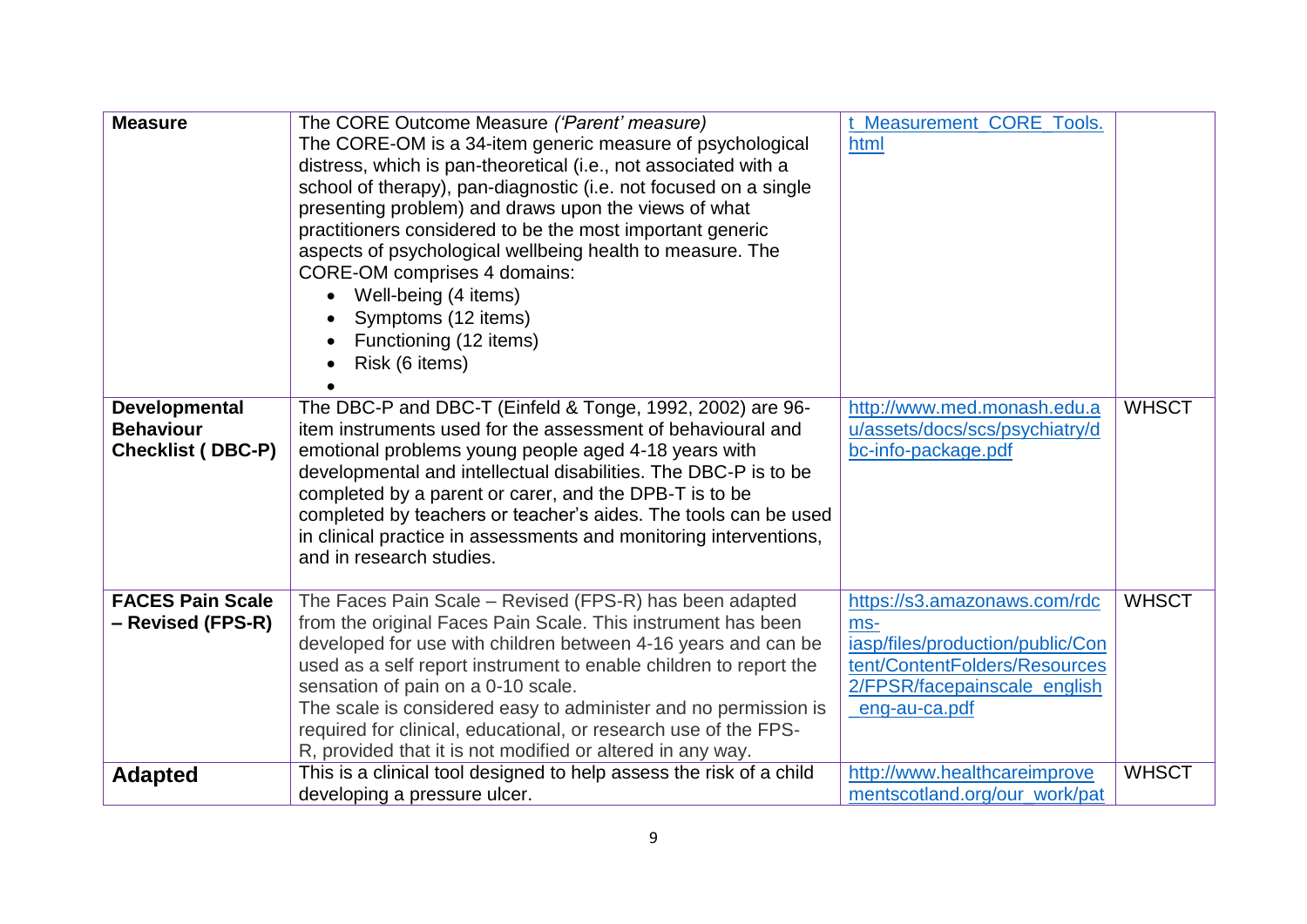| Glamorgan<br><b>Pressure Ulcer</b><br><b>Risk Assessment</b><br>Scale (V.7)                                                  |                                                                                                                                                                                                                                                                                                                                                                                                                                                                                                                                                                                                                                                                                                                                                                                                                                                                                                                           | ient safety/tissue viability res<br>ources/paediatric_glamorgan_t<br>ool.aspx<br>https://www.magonlinelibrary.c<br>om/doi/abs/10.12968/jcyn.200<br>7.1.5.27446 |                              |
|------------------------------------------------------------------------------------------------------------------------------|---------------------------------------------------------------------------------------------------------------------------------------------------------------------------------------------------------------------------------------------------------------------------------------------------------------------------------------------------------------------------------------------------------------------------------------------------------------------------------------------------------------------------------------------------------------------------------------------------------------------------------------------------------------------------------------------------------------------------------------------------------------------------------------------------------------------------------------------------------------------------------------------------------------------------|----------------------------------------------------------------------------------------------------------------------------------------------------------------|------------------------------|
| <b>Global</b><br><b>Assessment of</b><br><b>Functioning (GAF):</b><br>measures changes<br>in overall level of<br>functioning | The Global Assessment of Functioning (GAF) assigns a clinical<br>judgement in numerical fashion to the individuals overall<br>functioning level. Impairments in psychological, social and<br>occupational/school functioning are considered, but those<br>related to physical or environmental limitations are not.<br>The scale ranges from 0 (inadequate information) to 100 (super<br>functioning). Starting at either the top or the bottom of the scale,<br>go up/down the list until the most accurate description of<br>functioning for the individual is reached. Assess either the<br>symptom severity or the level of functioning, whichever is the<br>worse of the two. Check the category above and below to<br>ensure the most accurate one has been chosen. Within that<br>category there will be a range of 10. Chose the number that is<br>most descriptive of the overall functioning of the individual. | https://www.albany.edu/counse<br>ling_center/docs/GAF.pdf                                                                                                      | <b>BHSCT</b><br><b>SHSCT</b> |
| <b>Goals Based</b><br><b>Outcomes</b>                                                                                        | Goal Based Outcomes (GBOs) are a way to evaluate progress<br>towards goals in clinical work with children and young people<br>and their families and carers (but the ideas can equally be<br>adapted to work in other settings). They simple compare how far<br>a young person feels they have moved towards reaching a goal,<br>they set at the beginning of an intervention, compared to where<br>they are at the end of an intervention (or after some specified<br>period of input).<br>GBOs use a simple scale from 0 -10 to capture the changes                                                                                                                                                                                                                                                                                                                                                                     | http://www.corc.uk.net/media/1<br>219/goalsandgbos-<br>thirdedition.pdf                                                                                        | <b>BHSCT</b><br><b>WHSCT</b> |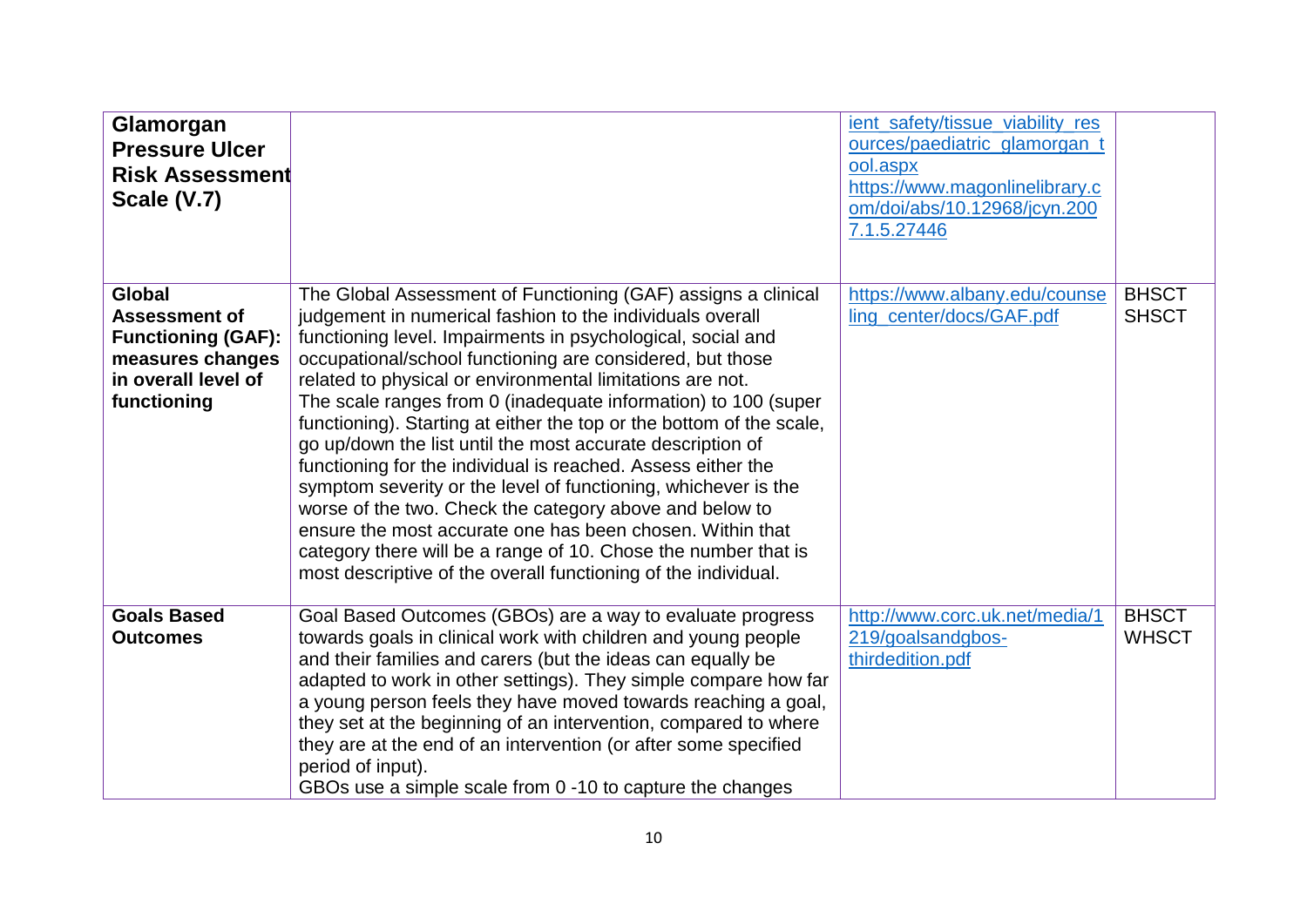|                                                                   | (see Appendix 1: GBOs record sheets from ww.corc.uk.net). The<br>outcome is simply the amount of movement along the scale from<br>the start to the end of the intervention                                                                                                                                                                                                                                                                                                                                                                                                                                                             |                                                                                                                                                                                                                                                   |                                              |
|-------------------------------------------------------------------|----------------------------------------------------------------------------------------------------------------------------------------------------------------------------------------------------------------------------------------------------------------------------------------------------------------------------------------------------------------------------------------------------------------------------------------------------------------------------------------------------------------------------------------------------------------------------------------------------------------------------------------|---------------------------------------------------------------------------------------------------------------------------------------------------------------------------------------------------------------------------------------------------|----------------------------------------------|
| <b>HONOS LD:</b><br>measures changes<br>in mental health<br>needs | HONOS provides a means of recording progress towards the<br>Health of the Nation target 'to improve significantly the health<br>and social functioning of mentally ill people and people with<br><b>Learning Disabilities</b><br>Development and testing over three years resulted in an<br>instrument with 12 items measuring behaviour, impairment,<br>symptoms and social functioning (Wing et al., 1996). The scales<br>are completed after routine clinical assessments in any setting<br>and have a variety of uses for clinicians, researchers and<br>administrators, in particular health care commissioners and<br>providers. | http://bjp.rcpsych.org/content/1<br>80/1/67<br>Luo W, Harvey R, Tran T, et al<br>Consistency of the Health of<br>the Nation Outcome Scales<br>(HoNOS) at inpatient-to-<br>community transition<br>https://bmjopen.bmj.com/conte<br>nt/6/4/e010732 | <b>BHSCT</b>                                 |
| <b>Key Performance</b><br>indicators (KPIs)                       | KPIs aim to measure, evidence and monitor the impact and<br>unique contribution of nursing and midwifery on the quality of<br>patient and client care.<br>A KPI specific to RNLDs related to Public health and Health<br>Improvement has been developed and piloted across the HSC<br>Trusts and Independent sector.                                                                                                                                                                                                                                                                                                                   | http://www.nipec.hscni.net/wor<br>k-and-projects/evidencing-<br>care-through-key-performance-<br>indicators-for-nursing-and-<br>midwifery-project/                                                                                                |                                              |
| <b>Nissonger Child</b><br><b>Behaviour Rating</b><br>Form         | The Nissonger Child Behavior Rating Form was designed to<br>assess the behavior of children and adolescents. The<br>assessment has 76 items and three sections. The form takes<br>about 15 minutes to fill out and there is both a teacher and<br>parent version of the form. The assessment is designed to be<br>used with children and adolescents aged 3 to 16. Section 1<br>consists of a short answer question and Section 2 has ten items<br>that asks about the occurrence of various behaviors and the<br>respondent must rate the child's behavior on a 3-point scale                                                         | http://disabilitymeasures.org/nc<br>brf/                                                                                                                                                                                                          | <b>SHSCT</b><br><b>BHSCT</b><br><b>WHSCT</b> |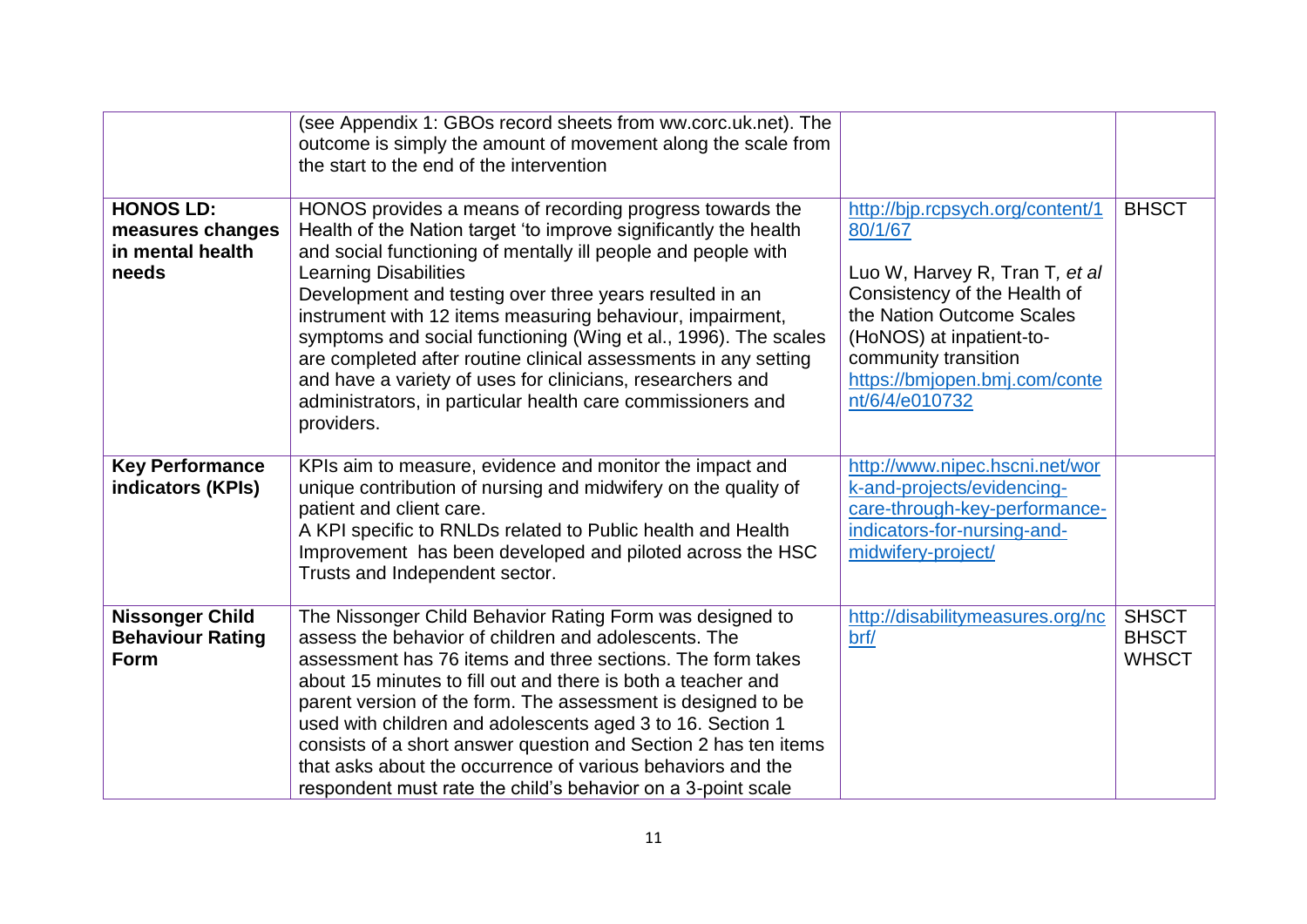|                                                                                                                                            | ranging from 0-not true to 3- completely/always true. Section 3 is<br>a scale of problem behaviors and has 66 items.                                                                                                                                                                                                                                                                                                                                                                                                   |                                                                                                                 |                              |
|--------------------------------------------------------------------------------------------------------------------------------------------|------------------------------------------------------------------------------------------------------------------------------------------------------------------------------------------------------------------------------------------------------------------------------------------------------------------------------------------------------------------------------------------------------------------------------------------------------------------------------------------------------------------------|-----------------------------------------------------------------------------------------------------------------|------------------------------|
| <b>Sheffield Learning</b><br><b>Disability Outcome</b><br><b>Measure</b>                                                                   | The Sheffield Learning Disability Outcome Measure (SLDOM) is<br>a measure of parents' perception of their child's symptoms and<br>their ability to cope with their child's symptoms.                                                                                                                                                                                                                                                                                                                                   | http://www.corc.uk.net/outcom<br>e-experience-<br>measures/sheffield-learning-<br>disabilities-outcome-measure/ | <b>BHSCT</b><br><b>SHSCT</b> |
| <b>Strengths and</b><br><b>Difficulties</b><br><b>Questionnaire:</b><br>Perceived areas of<br>strength and<br>difficulties of the<br>child | The Strengths and Difficulties Questionnaire (SDQ) is a brief<br>behavioural screening questionnaire about 3-16 year olds. It<br>exists in several versions to meet the needs of researchers,<br>clinicians and educationalists.<br>All versions of the SDQ ask about 25 attributes, some positive<br>and others negative. These 25 items are divided between 5<br>scales:<br>1. emotional symptoms<br>2. conduct problems<br>3. hyperactivity/inattention<br>4. peer relationship problems<br>5. pro-social behaviour | http://www.sdqinfo.com/a0.htm                                                                                   | <b>BHSCT</b><br><b>SHSCT</b> |
| <b>SUDEP Risk</b><br><b>Assessment</b>                                                                                                     | This evidence based checklist can be used when assessing or<br>discussing the risks of sudden death among people with<br>epilepsy and their families.<br>A copy of the scale can be obtaining by completing a request at<br>the bottom of the web address provided.                                                                                                                                                                                                                                                    | https://sudep.org/checklist                                                                                     | <b>NHSCT</b>                 |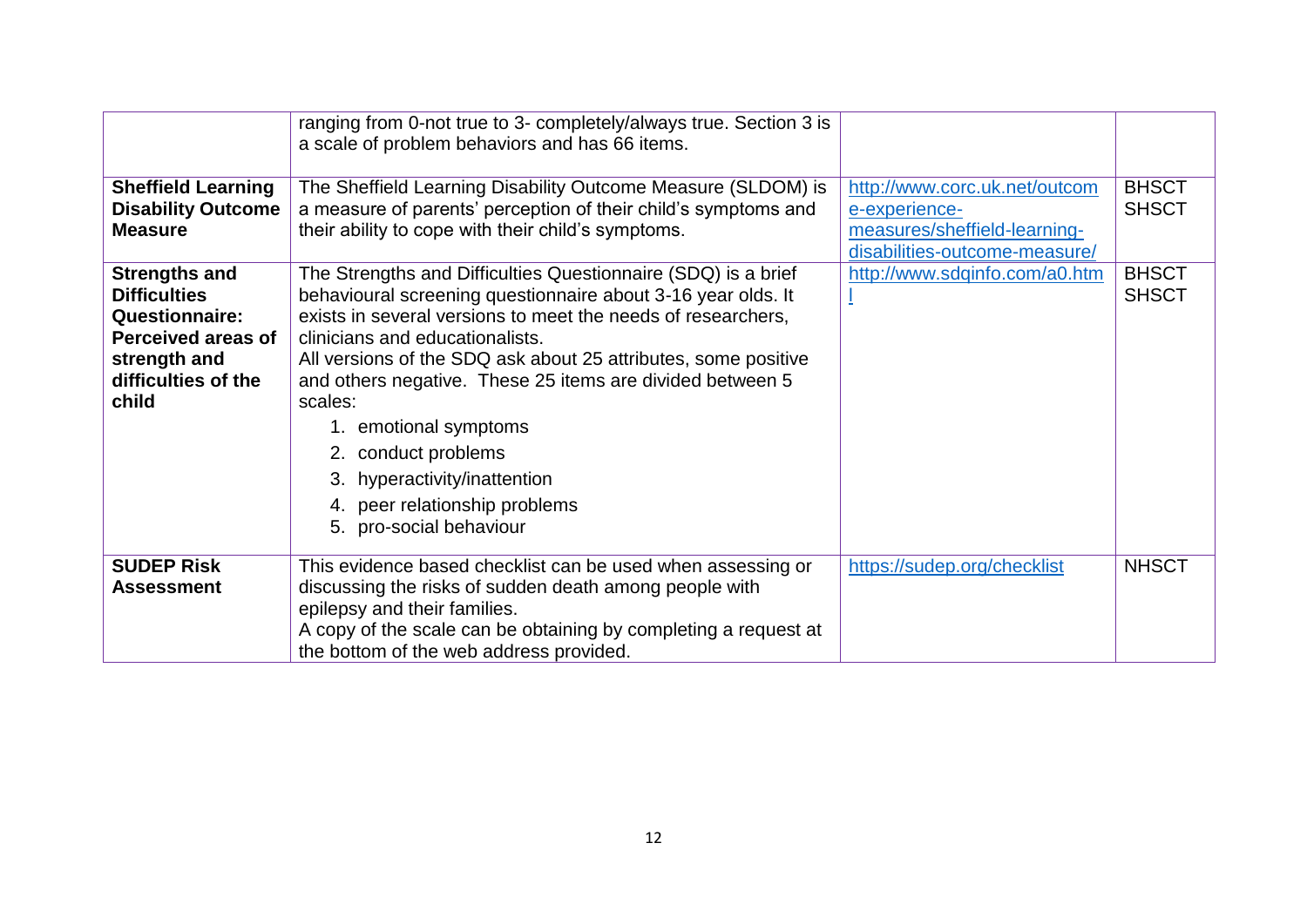## **SECTION 2**

| <b>Outcomes Based Resources: ADULT</b>                                                        |                                                                                                                                                                                                                                                                                                                                                                                                                                                    |                                                                                                                                                                                                                                                                             |                              |
|-----------------------------------------------------------------------------------------------|----------------------------------------------------------------------------------------------------------------------------------------------------------------------------------------------------------------------------------------------------------------------------------------------------------------------------------------------------------------------------------------------------------------------------------------------------|-----------------------------------------------------------------------------------------------------------------------------------------------------------------------------------------------------------------------------------------------------------------------------|------------------------------|
| <b>Name</b>                                                                                   | <b>Brief Description</b>                                                                                                                                                                                                                                                                                                                                                                                                                           | <b>Further information</b>                                                                                                                                                                                                                                                  |                              |
| <b>Abbey Pain Scale</b>                                                                       | Pain Assessment Tool for use with patients with<br>cognitive impairment including patients with<br>Dementia who cannot verbalise or have<br>communication difficulties                                                                                                                                                                                                                                                                             | https://www.apsoc.org.au/PDF/Pub<br>lications/Abbey_Pain_Scale.pdf                                                                                                                                                                                                          | All HSCT<br><b>TRUSTS</b>    |
| <b>Braden Scale</b>                                                                           | The Braden Scale for Predicting Pressure Ulcer<br>Risk, is a tool that was developed in 1987 by<br>Barbara Braden and Nancy Bergstrom. The<br>purpose of the scale is to help health<br>professionals, especially nurses, assess a patient's<br>risk of developing a pressure ulcer.                                                                                                                                                               | http://www.healthcareimprovement<br>scotland.org/our_work/patient_safe<br>ty/tissue_viability_resources/brade<br>n_risk_assessment_tool.aspx                                                                                                                                | All HSCT<br><b>TRUSTS</b>    |
| <b>Dementia Questionnaire for</b><br><b>People with Learning</b><br><b>Disabilities (DLD)</b> | Dementia is hard to determine in people with<br>intellectual disabilities. With the DLD it is possible<br>to assess dementia at an early stage. The items<br>primarily based on international guidelines for<br>dementia diagnosis.<br>The DLD, an informant-based questionnaire,<br>consists of 50 items and eight subscales including:<br>Short-term memory<br>$\bullet$<br>Long-term memory<br>Orientation<br>Speech<br><b>Practical skills</b> | https://www.pearsonclinical.co.uk/<br>Psychology/AdultCognitionNeurop<br>sychologyandLanguage/AdultGene<br>ralAbilities/DementiaQuestionnairef<br>orPeoplewithLearningDisabilities(D<br>LD)/DementiaQuestionnaireforPeo<br>plewithLearningDisabilities(DLD).a<br><b>SDX</b> | <b>WHSCT</b><br><b>NHSCT</b> |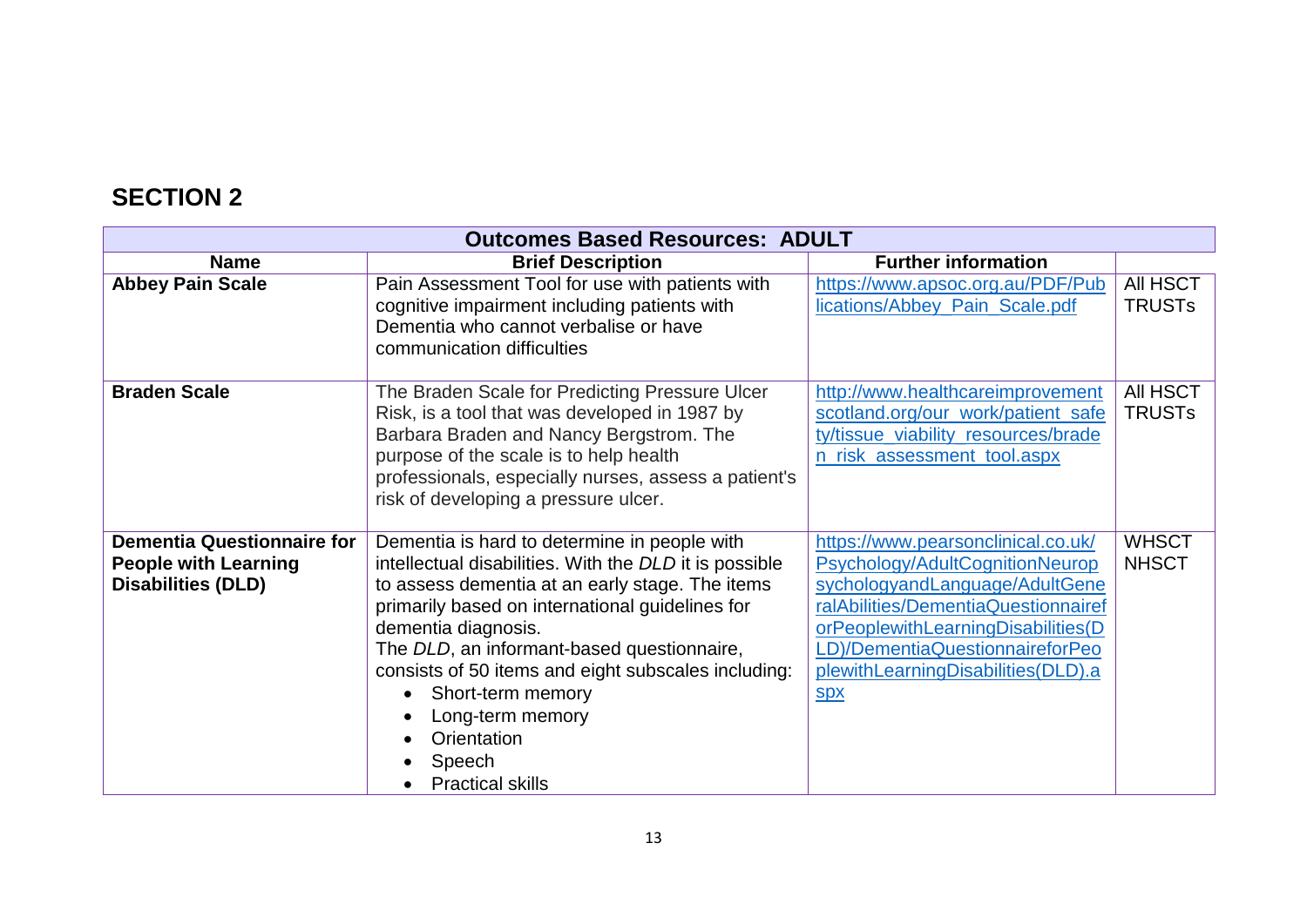|                                                               | Mood<br>$\bullet$<br>Activity and interest<br>Behavioural disturbance<br>$\bullet$                                                                                                                                                                                                                                                                                                                                                                                                                                                                                                                                                                                                                                                                                                                                                                                                                                                              |                                                                                                                                                        |              |
|---------------------------------------------------------------|-------------------------------------------------------------------------------------------------------------------------------------------------------------------------------------------------------------------------------------------------------------------------------------------------------------------------------------------------------------------------------------------------------------------------------------------------------------------------------------------------------------------------------------------------------------------------------------------------------------------------------------------------------------------------------------------------------------------------------------------------------------------------------------------------------------------------------------------------------------------------------------------------------------------------------------------------|--------------------------------------------------------------------------------------------------------------------------------------------------------|--------------|
| <b>Disability Distress</b><br><b>Assessment Tool (DisDat)</b> | The Disability Distress Tool if Intended to help<br>identify distress cues in people who because of<br>cognitive impairment or physical illness have<br>severely limited communication.<br>Designed to also document a person's usual<br>content cues, thus enabling distress cues to be<br>identified more clearly.<br>This is NOT a scoring tool. It documents what<br>many staff have done instinctively for many years<br>thus providing a record against which subtle<br>changes can be compared. This information can<br>be transferred with the client or patient to any<br>environment.<br>Meant to help you and your client or patient. It<br>gives you more confidence in the observation skills<br>you already have which in turn will help you<br>improve the care of your client or patient.<br>Useable by both lay people and professionals as a<br>means of providing a clearer picture of a client's<br>'language' of distress. | https://www.stoswaldsuk.org/how-<br>we-help/we-<br>educate/education/resources/disab<br>ility-distress-assessment-tool-<br>disdat/disdat-tools/        | <b>WHSCT</b> |
| <b>FACES Pain Scale -</b><br><b>Revised (FPS-R)</b>           | The Faces Pain Scale - Revised (FPS-R) has been<br>adapted from the original Faces Pain Scale. This<br>instrument has been developed for use with<br>children between 4-16 years and can be used as a<br>self report instrument to enable children to report<br>the sensation of pain on a 0-10 scale. The scale is<br>considered easy to administer and no permission is<br>required for clinical, educational, or research use of                                                                                                                                                                                                                                                                                                                                                                                                                                                                                                             | https://s3.amazonaws.com/rdcms-<br>iasp/files/production/public/Content<br>/ContentFolders/Resources2/FPS<br>R/facepainscale_english_eng-au-<br>ca.pdf |              |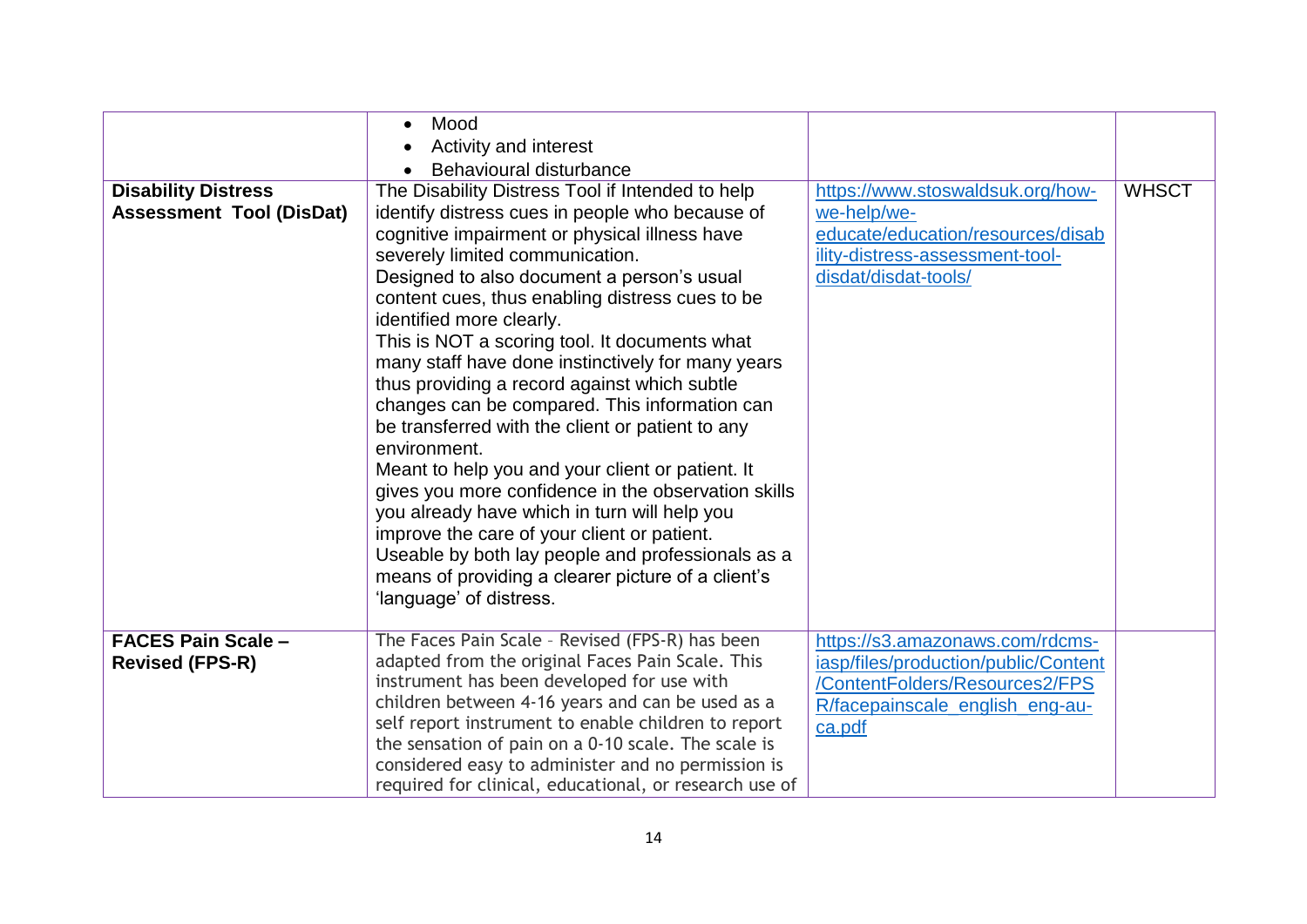|                                                     | the FPS-R, provided that it is not modified or<br>altered in any way.                                                                                                                                                                                                                                                                                                                                                                                                                                                                                                                                         |                                                                                     |  |
|-----------------------------------------------------|---------------------------------------------------------------------------------------------------------------------------------------------------------------------------------------------------------------------------------------------------------------------------------------------------------------------------------------------------------------------------------------------------------------------------------------------------------------------------------------------------------------------------------------------------------------------------------------------------------------|-------------------------------------------------------------------------------------|--|
| <b>General Health</b><br><b>Questionnaire (GHQ)</b> | The General Health Questionnaire (GHQ) is a<br>screening device for identifying minor mental<br>health disorders in the general population and<br>within community or clinical settings such as<br>primary care or general medical out-patients.<br>Suitable for all ages from adolescent upwards -<br>not children, it assesses the respondent's current<br>state and asks if that differs from his or her usual<br>state. It is therefore sensitive to short-term mental<br>health problems but not to long-standing attributes<br>of the respondent.                                                       | https://www.gl-<br>assessment.co.uk/products/genera<br>I-health-questionnaire-ghq/. |  |
|                                                     | The self-administered questionnaire focuses on<br>two major areas:<br>The inability to carry out normal functions<br>$\bullet$<br>The appearance of new and distressing<br>phenomena.<br>It is available in the following versions:<br>GHQ-60: the fully detailed 60-item<br>questionnaire<br>GHQ-30: a short form without items relating<br>to physical illness<br>GHQ-28: a 28 item scaled version -<br>$\bullet$<br>assesses somatic symptoms, anxiety and<br>insomnia, social dysfunction and severe<br>depression<br>GHQ-12: a quick, reliable and sensitive<br>short form - ideal for research studies. |                                                                                     |  |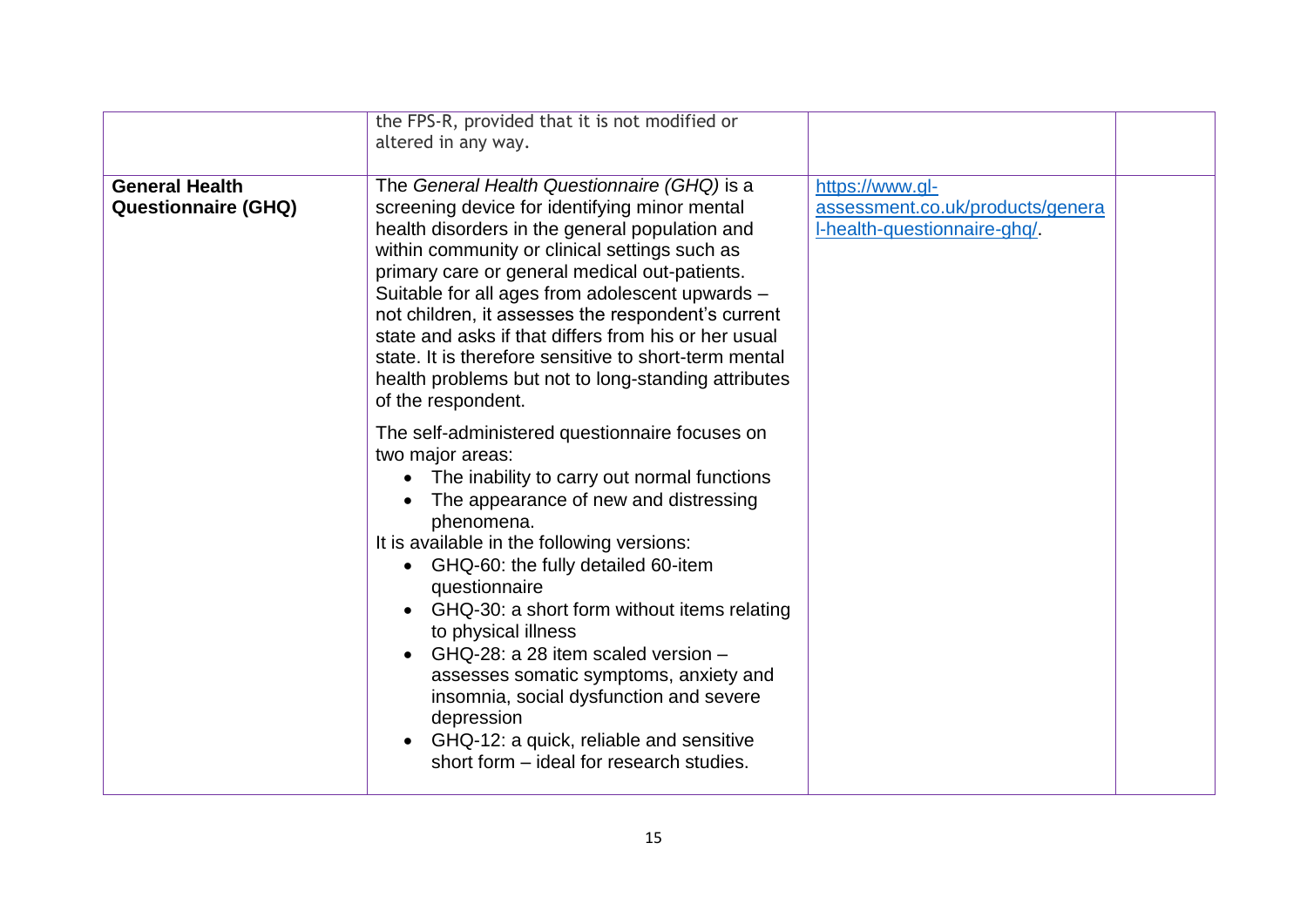| <b>Glasgow Anxiety Scale for</b><br>people with intellectual<br>disabilities (GAS-ID)    | This is a 27 item scale that when completed has<br>been shown to be reliable in distinguishing anxious<br>and non anxious people with intellectual<br>disabilities.<br>A copy of the scale can be downloaded at (The<br>Anxiety scale appears after the Depression scale):<br>https://www.google.com/url?sa=t&rct=j&q=&esrc=s<br>&source=web&cd=2&ved=2ahUKEwintZGrhtrfAhX<br>hTxUIHbS8BKsQFjABegQICBAC&url=http%3A%2<br>F%2Fwww.derbyshirehealthcareft.nhs.uk%2FEasy<br>SiteWeb%2FGatewayLink.aspx%3Falld%3D7840<br>&usq=AOvVaw3H8vRGv-CJwf-X7drT0PuK                               | https://onlinelibrary.wiley.com/doi/f<br>ull/10.1046/j.1365-<br>2788.2003.00457.x<br>https://www.google.com/url?sa=t&r<br>ct=j&q=&esrc=s&source=web&cd=<br>2&ved=2ahUKEwintZGrhtrfAhXhT<br>xUIHbS8BKsQFjABeqQICBAC&url<br>=http%3A%2F%2Fwww.derbyshire<br>healthcareft.nhs.uk%2FEasySiteW<br>eb%2FGatewayLink.aspx%3Falld<br>%3D7840&usg=AOvVaw3H8vRGv<br>-CJwf-X7drT0PuK |              |
|------------------------------------------------------------------------------------------|--------------------------------------------------------------------------------------------------------------------------------------------------------------------------------------------------------------------------------------------------------------------------------------------------------------------------------------------------------------------------------------------------------------------------------------------------------------------------------------------------------------------------------------------------------------------------------------|---------------------------------------------------------------------------------------------------------------------------------------------------------------------------------------------------------------------------------------------------------------------------------------------------------------------------------------------------------------------------|--------------|
| <b>Glasgow Depression Scale</b><br>for people with intellectual<br>disabilities (GDS-ID) | This is a 20 item scale that when completed has<br>been shown to be reliable in distinguishing anxious<br>and non anxious people with intellectual<br>disabilities. It also has a 20 item Carer's<br>supplement that can be completed by or with<br>carers.<br>A copy of the scale can be downloaded at:<br>https://www.google.com/url?sa=t&rct=j&q=&esrc=s<br>&source=web&cd=2&ved=2ahUKEwintZGrhtrfAhX<br>hTxUIHbS8BKsQFjABegQICBAC&url=http%3A%2<br>F%2Fwww.derbyshirehealthcareft.nhs.uk%2FEasy<br>SiteWeb%2FGatewayLink.aspx%3Falld%3D7840<br>&usg=AOvVaw3H8vRGv-CJwf-X7drT0PuK | https://www.cambridge.org/core/jo<br>urnals/the-british-journal-of-<br>psychiatry/article/development-<br>and-psychometric-properties-of-<br>the-glasgow-depression-scale-for-<br>people-with-a-learning-<br>disability/4DF91A3D990E6AAFF40<br>656DEADE3F7BC                                                                                                              |              |
| <b>Health Equalities</b>                                                                 | The HEF works by monitoring the degree and                                                                                                                                                                                                                                                                                                                                                                                                                                                                                                                                           | https://www.ndti.org.uk/uploads/file                                                                                                                                                                                                                                                                                                                                      | <b>BHSCT</b> |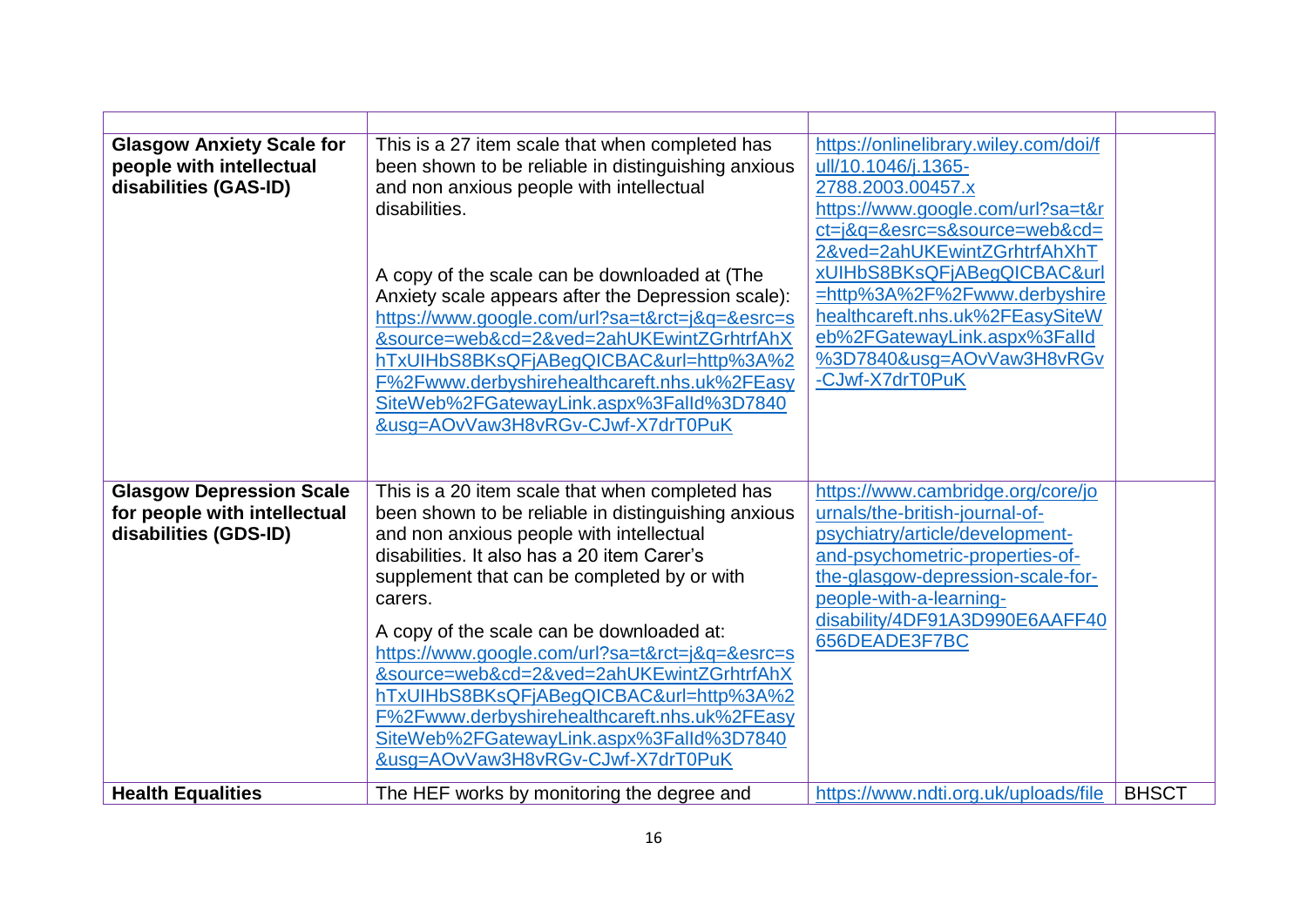| Framework (HEF)                                                                                                | impact of exposure of people with learning<br>disabilities to acknowledge, evidence based<br>determinants of health inequalities. The resulting<br>profile is not dependent on the complexity of a<br>person's needs, their specific conditions are<br>appropriately identified and responded to and that<br>individuals are receiving the right support.<br>The core outcome of service involvement should<br>be reduction in the adverse impact of exposure<br>such as determinant and mitigation of any<br>associated hazardous consequences.<br>The Health Equalities Framework tool HEF can be<br>used to establish a clear consensus around service<br>priorities using indicators that focus on social,<br>biological, behavioural, communication and service<br>related factors. There is also a freely available<br>electronic interface (the eHEF), which will enable<br>data to be aggregated across services,<br>professionals and teams to analyse variations in<br>service outcomes. | s/The_Health_Equality_Framework<br>.pdf                                                                                                                                                                                                                     |              |
|----------------------------------------------------------------------------------------------------------------|----------------------------------------------------------------------------------------------------------------------------------------------------------------------------------------------------------------------------------------------------------------------------------------------------------------------------------------------------------------------------------------------------------------------------------------------------------------------------------------------------------------------------------------------------------------------------------------------------------------------------------------------------------------------------------------------------------------------------------------------------------------------------------------------------------------------------------------------------------------------------------------------------------------------------------------------------------------------------------------------------|-------------------------------------------------------------------------------------------------------------------------------------------------------------------------------------------------------------------------------------------------------------|--------------|
| <b>Health of the Nation</b><br><b>Outcome Scales (HoNOS)</b><br>LD: measures changes in<br>mental health needs | HONOS provides a means of recording progress<br>towards the Health of the Nation target 'to improve<br>significantly the health and social functioning of<br>mentally ill people and people with Learning<br><b>Disabilities</b><br>Development and testing over three years resulted<br>in an instrument with 12 items measuring<br>behaviour, impairment, symptoms and social<br>functioning (Wing, Curtis & Beevor, 1996). The<br>scales are completed after routine clinical                                                                                                                                                                                                                                                                                                                                                                                                                                                                                                                   | http://bjp.rcpsych.org/content/180/1<br>/67<br>Also read:<br>Luo W, Harvey R, Tran T, et al<br>Consistency of the Health of the<br>Nation Outcome Scales (HoNOS)<br>at inpatient-to-community transition<br>https://bmjopen.bmj.com/content/6/<br>4/e010732 | <b>BHSCT</b> |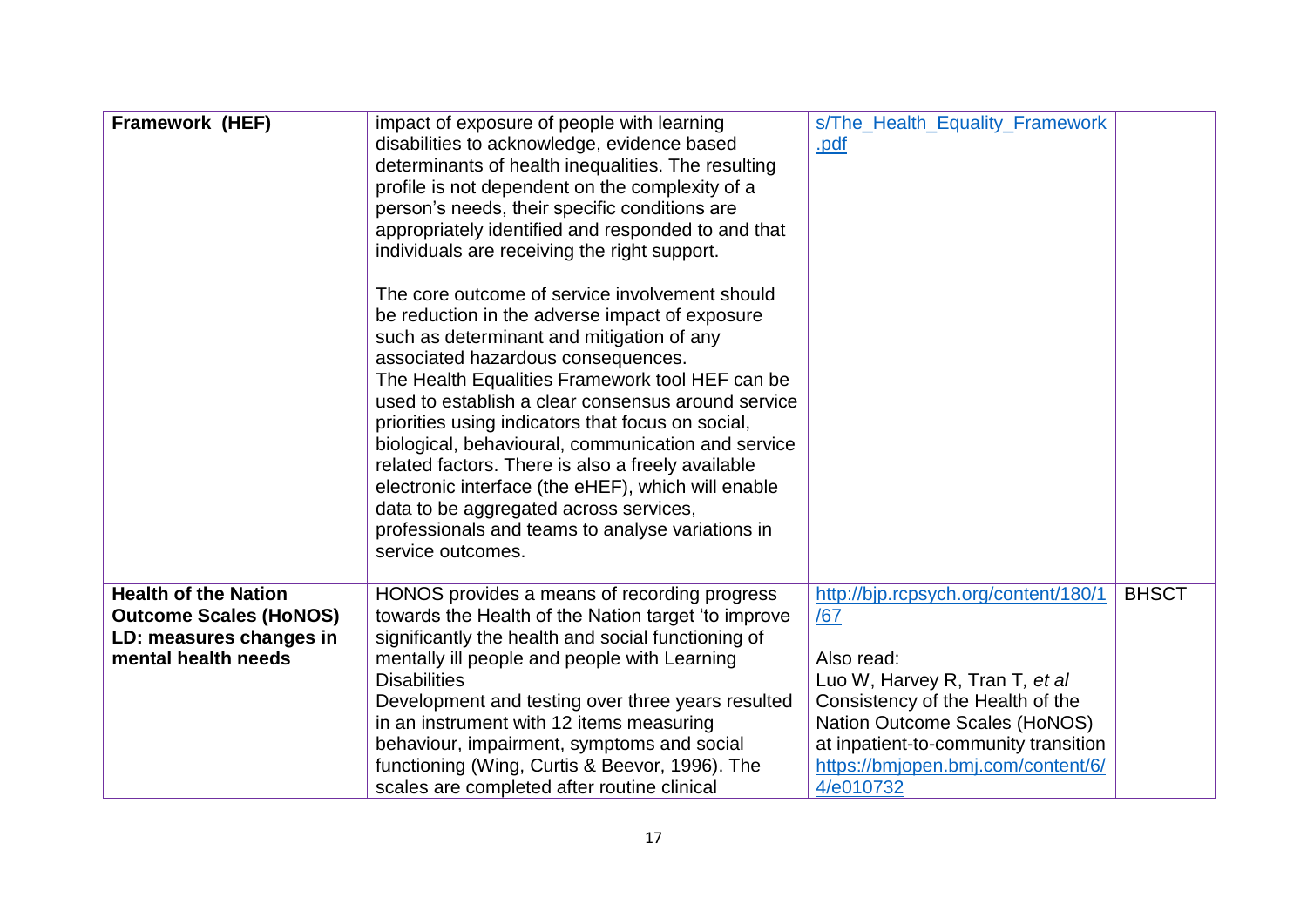|                                                                  | assessments in any setting and have a variety of<br>uses for clinicians, researchers and administrators,<br>in particular health care commissioners and<br>providers.                                                                                                                                                                                                          |                                                                                                                                                    |                                 |
|------------------------------------------------------------------|--------------------------------------------------------------------------------------------------------------------------------------------------------------------------------------------------------------------------------------------------------------------------------------------------------------------------------------------------------------------------------|----------------------------------------------------------------------------------------------------------------------------------------------------|---------------------------------|
| <b>Key Performance</b><br><b>Indicators (KPIs)</b>               | KPIs aim to measure, evidence and monitor the<br>impact and unique contribution of nursing and<br>midwifery on the quality of patient and client care.<br>A KPI specific to RNLDs relating to Public Health<br>and Health Improvement has been developed and<br>piloted across the HSC Trusts and Independent<br>sector.                                                       | http://www.nipec.hscni.net/work-<br>and-projects/evidencing-care-<br>through-key-performance-<br>indicators-for-nursing-and-<br>midwifery-project/ | All HSC<br><b>TRUSTS</b>        |
| Montgomery-Asberg<br><b>Depression Rating Scale</b><br>(MADRS)   | MADRS is a ten-item diagnostic questionnaire<br>used to measure the severity of depressive<br>episodes in patients with mood disorders.                                                                                                                                                                                                                                        | https://psychology-<br>tools.com/montgomery-asberg-<br>depression-rating-scale/                                                                    | <b>WHSCT</b>                    |
| <b>Malnutrition Universal</b><br><b>Screening Tool</b><br>(MUST) | Malnutrition Universal Screening Tool (MUST) is a<br>five-step screening tool to identify adults, who are<br>malnourished, at risk of malnutrition (under<br>nutrition), or obese. It also includes management<br>guidelines which can be used to develop a care<br>plan. It is for use in hospitals, community and other<br>care settings and can be used by all care workers | https://www.health-<br>ni.gov.uk/sites/default/files/publicati<br>ons/dhssps/pgn-must_0.pdf                                                        | <b>All HSC</b><br><b>TRUSTS</b> |
| <b>Mini PAS-ADD</b>                                              | The Mini PAS-ADD is an assessment tool for<br>undertaking mental health assessments with<br>people with learning disabilities.                                                                                                                                                                                                                                                 | https://www.pavpub.com/the-mini-<br>pas-add-handbook/.                                                                                             | <b>WHSCT</b>                    |
| <b>LUNSERS</b>                                                   | The Liverpool University Neuroleptic Side Effect<br>Rating Scale (LUNSERS) is self-rating scale for                                                                                                                                                                                                                                                                            | https://innovation.ox.ac.uk/outcom<br>e-measures/liverpool-university-                                                                             | <b>SEHSCT</b><br><b>BHSCT</b>   |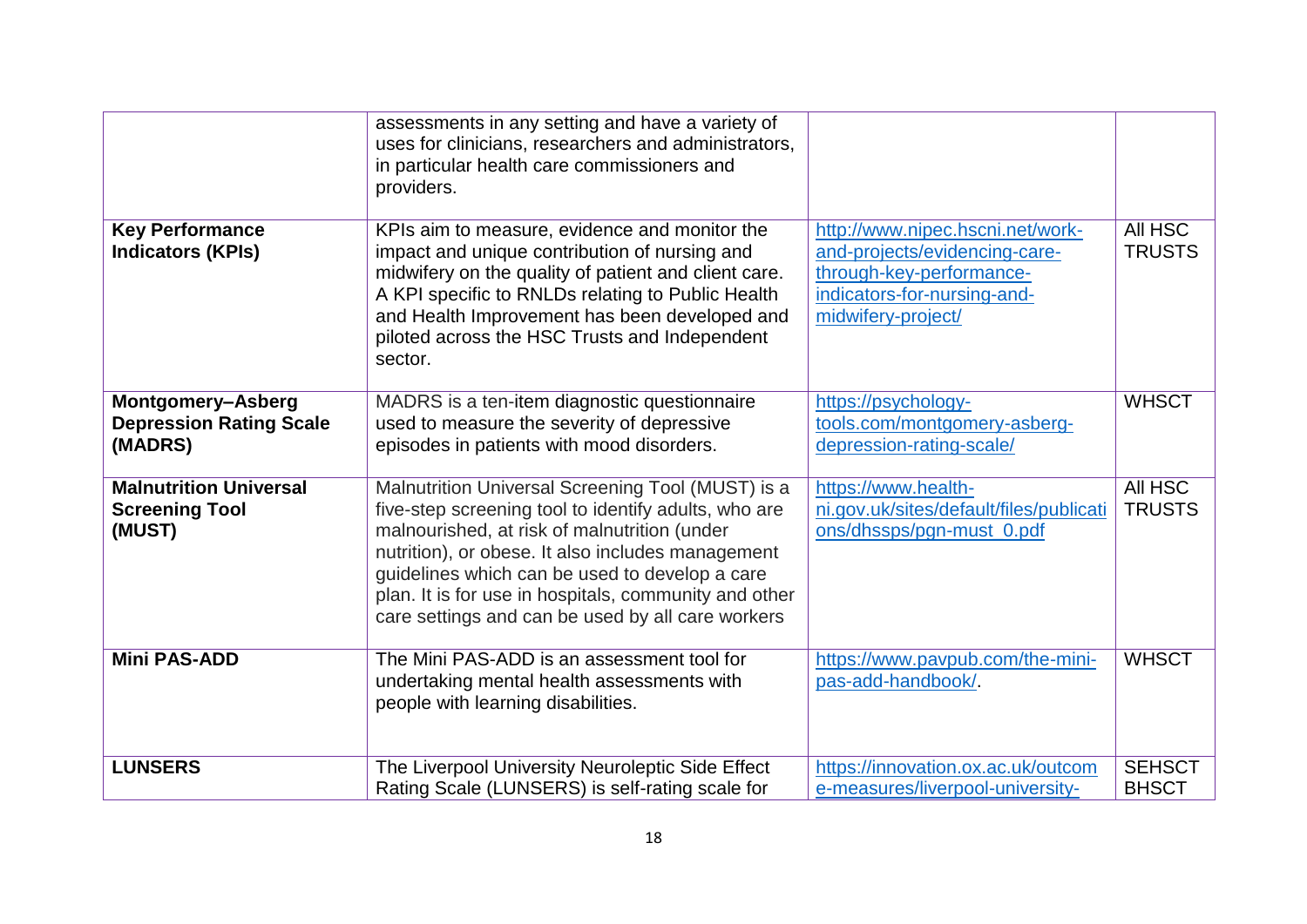|                                                                             | measuring the side-effect of antipsychotic<br>medications.<br>The scale consists of 41 known side effects of<br>neuroleptics. Each 'side-effect' listed is scored on a<br>five point rating scale of $0 - 4$ , i.e. $0 =$ 'Not at all'<br>and $4 =$ Very much. It can be used to provide a<br>general overview of the person's experience to<br>side effects over the last month. It is useful also in<br>pinpointing specific troublesome side effects for<br>further assessment and / or changes in the<br>medication strategy.                                                                                                                                                                                                                  | neuroleptic-side-effect-rating-<br>scale-lunsers/                                                | <b>WHSCT</b><br><b>NHSCT</b> |
|-----------------------------------------------------------------------------|----------------------------------------------------------------------------------------------------------------------------------------------------------------------------------------------------------------------------------------------------------------------------------------------------------------------------------------------------------------------------------------------------------------------------------------------------------------------------------------------------------------------------------------------------------------------------------------------------------------------------------------------------------------------------------------------------------------------------------------------------|--------------------------------------------------------------------------------------------------|------------------------------|
| <b>Outcomes STAR</b>                                                        | The Outcomes STAR is a suite of tools for<br>supporting and measuring change when working<br>with people.<br>The different stars are designed to be completed<br>collaboratively as a part of key working. They are<br>sector wide tools – different versions of the Star<br>include homelessness, mental health and young<br>people. All versions consist of a number of scales<br>based on a model of change.<br>Using the tool and a 'Star Chart', the person with<br>learning disabilities and worker plot where they are<br>in relation to defined criteria. The attitudes and<br>behaviour expected at each of the points on each<br>scale are clearly defined, usually in detailed scale<br>descriptions, summary ladders or a quiz format. | http://www.outcomesstar.org.uk/ab<br>out-the-star/what-is-the-outcomes-<br>star/                 | <b>WHSCT</b>                 |
| <b>Promoting Quality Care</b><br>(PQC) 2010 - Learning<br><b>Disability</b> | A core function of mental health and learning<br>disability services is to assess the treatment and                                                                                                                                                                                                                                                                                                                                                                                                                                                                                                                                                                                                                                                | https://www.health-<br>ni.gov.uk/sites/default/files/publicati<br>ons/dhssps/mhld-good-practice- | All HSCT<br><b>Trusts</b>    |
|                                                                             | care needs of people presenting to them.<br>Understanding the level of risk that an individual                                                                                                                                                                                                                                                                                                                                                                                                                                                                                                                                                                                                                                                     | quidance-2010.pdf                                                                                |                              |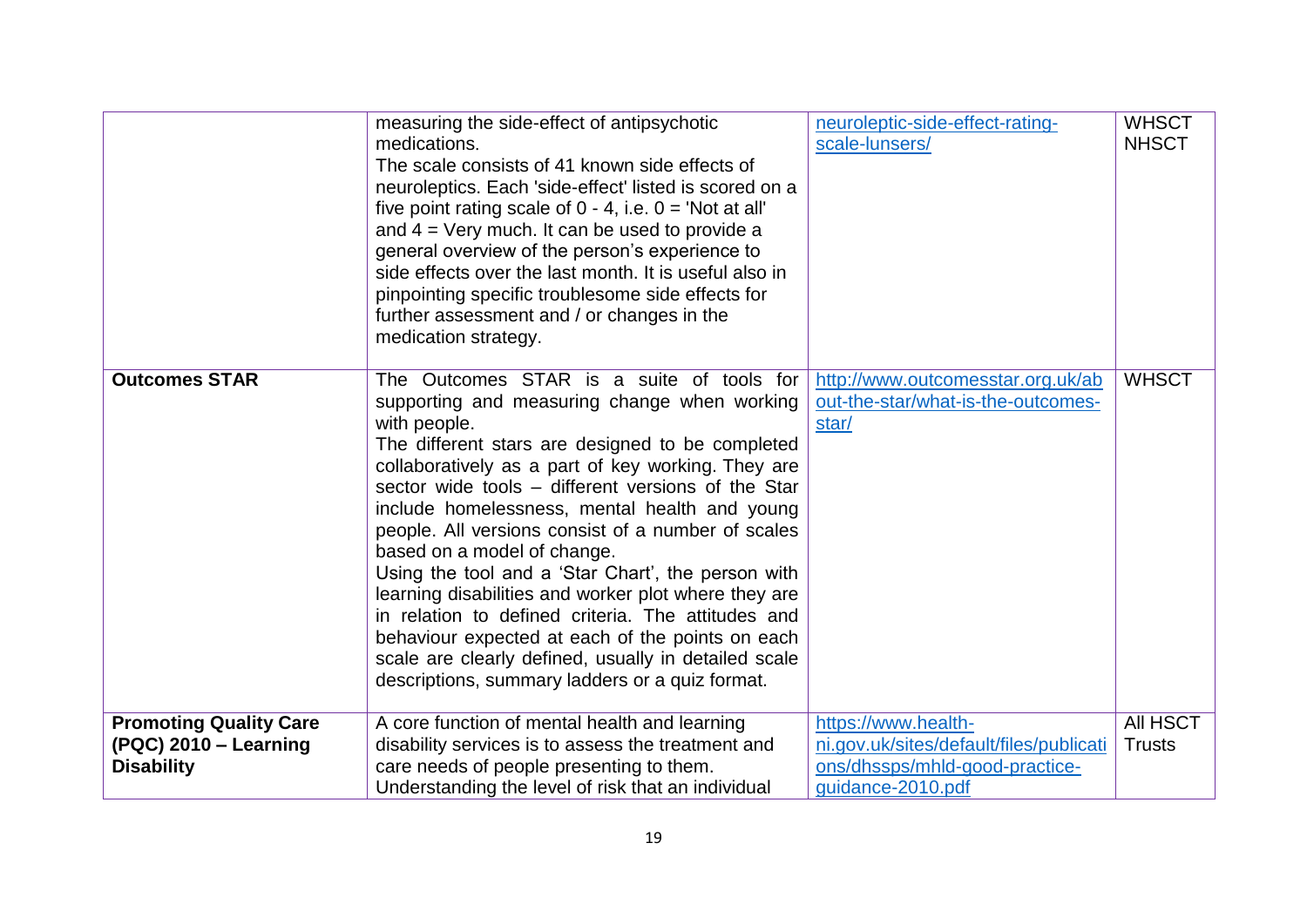|                              | may present forms part of his/her overall<br>assessment and it is an integral part of formulating<br>an appropriate care package. Within this PQC on<br>page 70 a framework for assessing risk under<br>specific headings can be accessed. (Revised May<br>$2010$ ).   |                             |              |
|------------------------------|------------------------------------------------------------------------------------------------------------------------------------------------------------------------------------------------------------------------------------------------------------------------|-----------------------------|--------------|
| <b>SUDEP Risk Assessment</b> | This evidence based checklist can be used when<br>assessing or discussing the risks of sudden death<br>among people with epilepsy and their families.<br>A copy of the scale can be obtaining by completing<br>a request at the bottom of the web address<br>provided. | https://sudep.org/checklist | <b>NHSCT</b> |

For further information, please contact NIPEC Centre House 79 Chichester Street Belfast BT1 4JE [www.nipec.hscni.net](http://www.nipec.hscni.net/)

January 2019